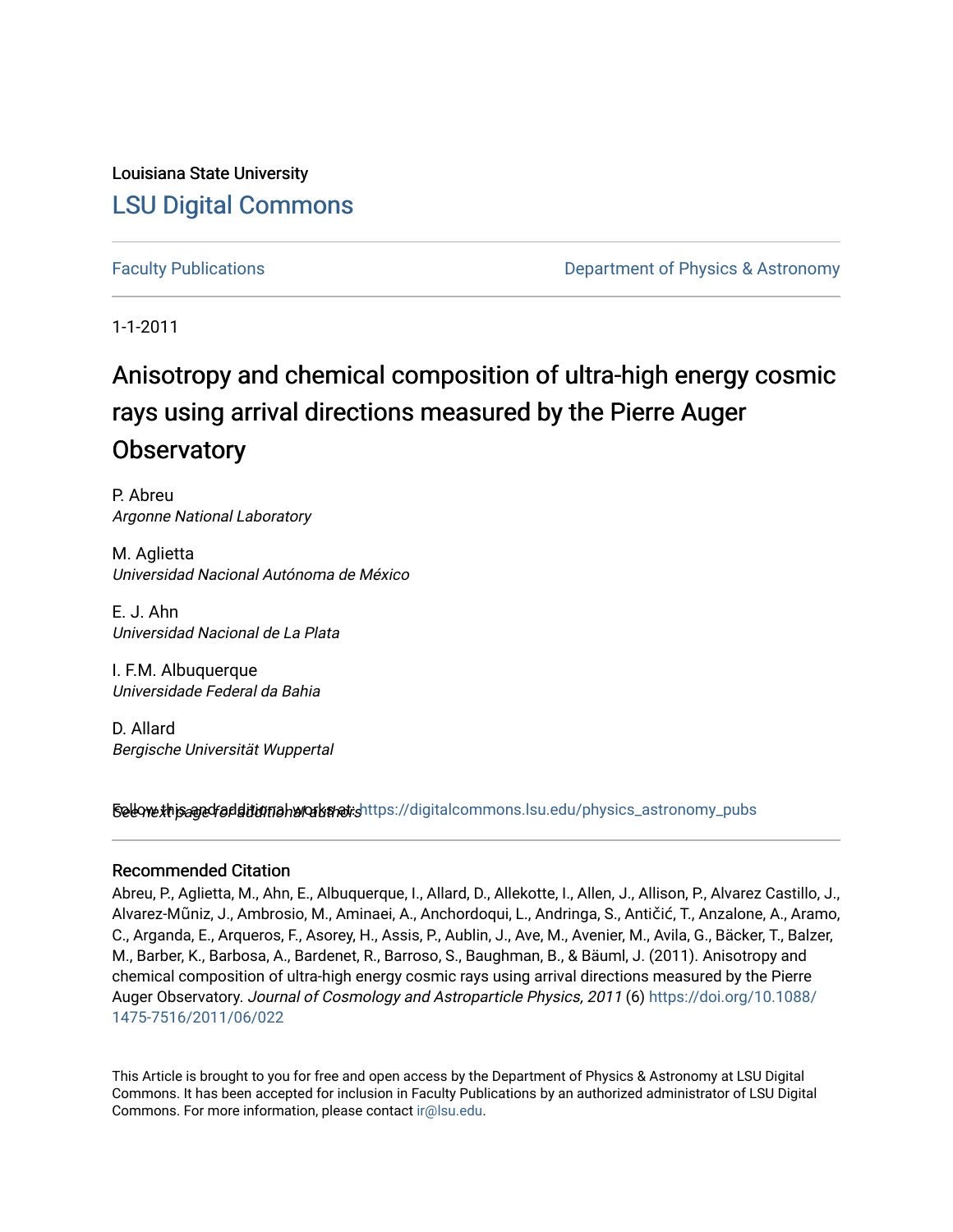#### Authors

P. Abreu, M. Aglietta, E. J. Ahn, I. F.M. Albuquerque, D. Allard, I. Allekotte, J. Allen, P. Allison, J. Alvarez Castillo, J. Alvarez-Mũniz, M. Ambrosio, A. Aminaei, L. Anchordoqui, S. Andringa, T. Antičić, A. Anzalone, C. Aramo, E. Arganda, F. Arqueros, H. Asorey, P. Assis, J. Aublin, M. Ave, M. Avenier, G. Avila, T. Bäcker, M. Balzer, K. B. Barber, A. F. Barbosa, R. Bardenet, S. L.C. Barroso, B. Baughman, and J. Bäuml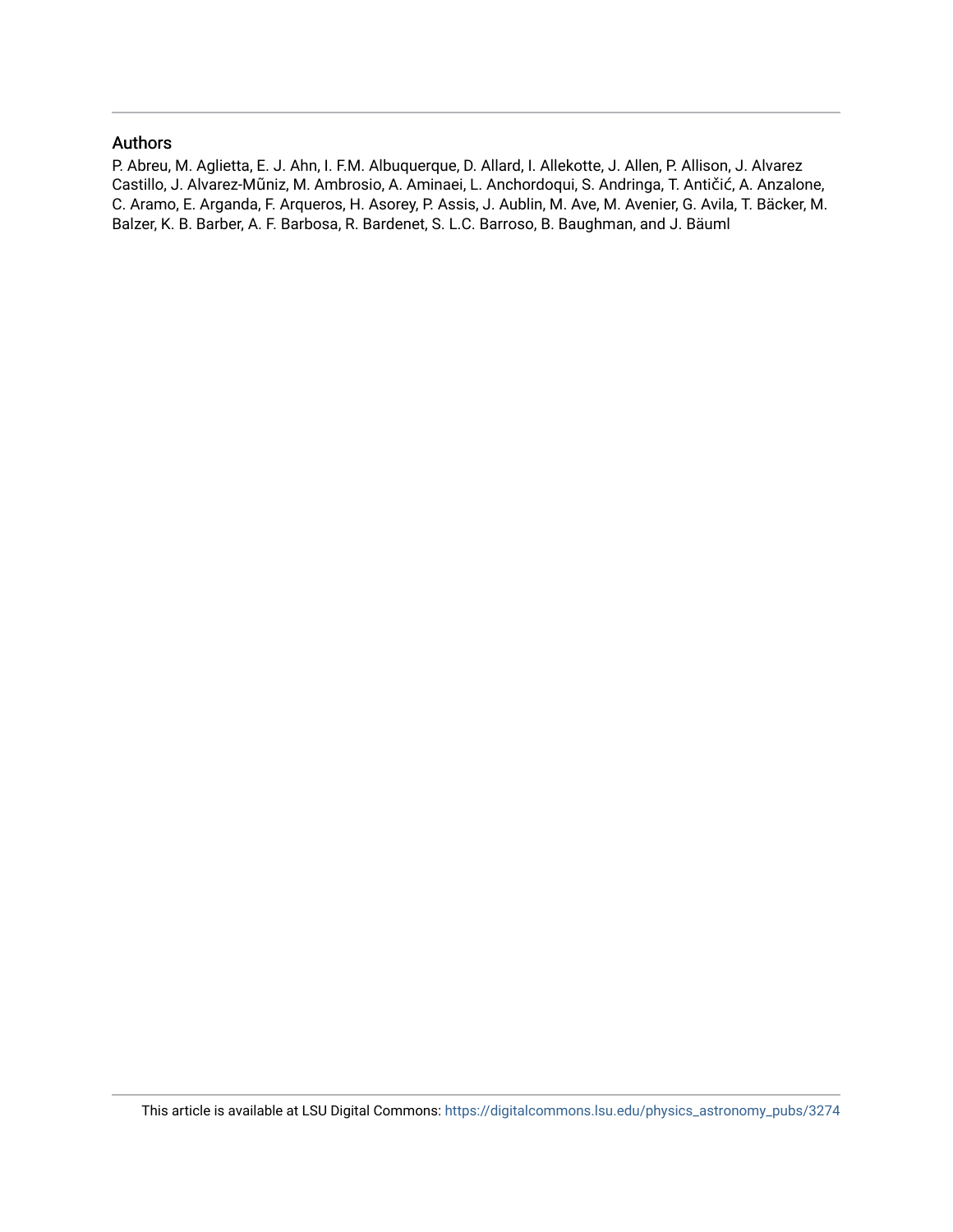# Anisotropy and chemical composition of ultra-high energy cosmic rays using arrival directions measured by the Pierre Auger Observatory

#### The Pierre Auger Collaboration

P. Abreu<sup>74</sup>, M. Aglietta<sup>57</sup>, E.J. Ahn<sup>93</sup>, I.F.M. Albuquerque<sup>19</sup>, D. Allard<sup>33</sup>, I. Allekotte<sup>1</sup>, J. Allen<sup>96</sup>, P. Allison<sup>98</sup>, J. Alvarez Castillo<sup>67</sup>, J. Alvarez-Muñiz<sup>84</sup>, M. Ambrosio<sup>50</sup>, A. Aminaei<sup>68</sup>, L. Anchordoqui<sup>109</sup>, S. Andringa<sup>74</sup>, T. Antičić<sup>27</sup>, A. Anzalone<sup>56</sup>, C. Aramo<sup>50</sup>, E. Arganda<sup>81</sup>, F. Arqueros<sup>81</sup>, H. Asorey<sup>1</sup>, P. Assis<sup>74</sup>, J. Aublin<sup>35</sup>, M. Ave<sup>41</sup>, M. Avenier<sup>36</sup>, G. Avila<sup>12</sup>, T. Bäcker<sup>45</sup>, M. Balzer<sup>40</sup>, K.B. Barber<sup>13</sup>, A.F. Barbosa<sup>16</sup>, R. Bardenet<sup>34</sup>, S.L.C. Barroso<sup>22</sup>, B. Baughman<sup>98</sup>, J. Bäuml<sup>39, 41</sup>, J.J. Beatty<sup>98</sup>, B.R. Becker<sup>106</sup>, K.H. Becker<sup>38</sup>, A. Bellétoile<sup>37</sup>, J.A. Bellido<sup>13</sup>, S. BenZvi<sup>108</sup>, C. Berat<sup>36</sup>, X. Bertou<sup>1</sup>, P.L. Biermann<sup>42</sup>, P. Billoir<sup>35</sup>, F. Blanco<sup>81</sup>, M. Blanco<sup>82</sup>, C. Bleve<sup>38</sup>, H. Blümer<sup>41, 39</sup>, M. Boháčová<sup>29, 101</sup>, D. Boncioli<sup>51</sup>, C. Bonifazi<sup>25, 35</sup>, R. Bonino<sup>57</sup>, N. Borodai<sup>72</sup>, J. Brack<sup>91</sup>, P. Brogueira<sup>74</sup>, W.C. Brown<sup>92</sup>, R. Bruijn<sup>87</sup>, P. Buchholz<sup>45</sup>, A. Bueno<sup>83</sup>, R.E. Burton<sup>89</sup>, K.S. Caballero-Mora<sup>41</sup>, L. Caramete<sup>42</sup>, R. Caruso<sup>52</sup>, A. Castellina<sup>57</sup>, O. Catalano<sup>56</sup>, G. Cataldi<sup>49</sup>, L. Cazon<sup>74</sup>, R. Cester<sup>53</sup>, J. Chauvin<sup>36</sup>, S.H. Cheng<sup>99</sup>, A. Chiavassa<sup>57</sup>, J.A. Chinellato<sup>20</sup>, A. Chou<sup>93, 96</sup>, J. Chudoba<sup>29</sup>, R.W. Clay<sup>13</sup>, M.R. Coluccia<sup>49</sup>, R. Conceição<sup>74</sup>, F. Contreras<sup>11</sup>, H. Cook<sup>87</sup>, M.J. Cooper<sup>13</sup>, J. Coppens<sup>68, 70</sup>, A. Cordier<sup>34</sup>, U. Cotti<sup>66</sup>, S. Coutu<sup>99</sup>, C.E. Covault<sup>89</sup>, A. Creusot<sup>33, 79</sup>, A. Criss<sup>99</sup>, J. Cronin<sup>101</sup>, A. Curutiu<sup>42</sup>, S. Dagoret-Campagne<sup>34</sup>, R. Dallier<sup>37</sup>, S. Dasso<sup>8, 4</sup>, K. Daumiller<sup>39</sup>, B.R. Dawson<sup>13</sup>, R.M. de Almeida<sup>26, 20</sup>, M. De Domenico<sup>52</sup>, C. De Donato<sup>67, 48</sup>, S.J. de Jong<sup>68</sup>, G. De La Vega<sup>10</sup>, W.J.M. de Mello Junior<sup>20</sup>, J.R.T. de Mello Neto<sup>25</sup>, I. De Mitri<sup>49</sup>, V. de Souza<sup>18</sup>, K.D. de Vries<sup>69</sup>, G. Decerprit<sup>33</sup>, L. del Peral<sup>82</sup>, O. Deligny<sup>32</sup>, H. Dembinski<sup>41, 39</sup>, N. Dhital<sup>95</sup>, C. Di Giulio<sup>47, 51</sup>, J.C. Diaz<sup>95</sup>, M.L. Díaz Castro<sup>17</sup>, P.N. Diep<sup>110</sup>, C. Dobrigkeit <sup>20</sup>, W. Docters<sup>69</sup>, J.C. D'Olivo<sup>67</sup>, P.N. Dong<sup>110, 32</sup>, A. Dorofeev<sup>91</sup>, J.C. dos Anjos<sup>16</sup>, M.T. Dova<sup>7</sup>, D. D'Urso<sup>50</sup>, I. Dutan<sup>42</sup>, J. Ebr<sup>29</sup>, R. Engel<sup>39</sup>, M. Erdmann<sup>43</sup>, C.O. Escobar<sup>20</sup>, A. Etchegoyen<sup>2</sup>, P. Facal San Luis<sup>101</sup>, I. Fajardo Tapia<sup>67</sup>, H. Falcke<sup>68, 71</sup>, G. Farrar<sup>96</sup>, A.C. Fauth<sup>20</sup>, N. Fazzini<sup>93</sup>, A.P. Ferguson<sup>89</sup>, A. Ferrero<sup>2</sup>, B. Fick<sup>95</sup>, A. Filevich<sup>2</sup>, A. Filipčič<sup>78, 79</sup>, S. Fliescher<sup>43</sup>, C.E. Fracchiolla<sup>91</sup>, E.D. Fraenkel<sup>69</sup>, U. Fröhlich<sup>45</sup>, B. Fuchs<sup>16</sup>, R. Gaior<sup>35</sup>, R.F. Gamarra<sup>2</sup>, S. Gambetta<sup>46</sup>, B. García<sup>10</sup>, D. García Gámez<sup>83</sup>, D. Garcia-Pinto<sup>81</sup>, A. Gascon<sup>83</sup>, H. Gemmeke<sup>40</sup>, K. Gesterling<sup>106</sup>, P.L. Ghia<sup>35, 57</sup>, U. Giaccari<sup>49</sup>, M. Giller<sup>73</sup>, H. Glass<sup>93</sup>, M.S. Gold<sup>106</sup>, G. Golup<sup>1</sup>, F. Gomez Albarracin<sup>7</sup>, M. Gómez Berisso<sup>1</sup>, P. Gonçalves<sup>74</sup>, D. Gonzalez<sup>41</sup>, J.G. Gonzalez<sup>41</sup>, B. Gookin<sup>91</sup>, D. Góra<sup>41, 72</sup>, A. Gorgi<sup>57</sup>, P. Gouffon<sup>19</sup>, S.R. Gozzini<sup>87</sup>, E. Grashorn<sup>98</sup>, S. Grebe<sup>68</sup>, N. Griffith<sup>98</sup>, M. Grigat<sup>43</sup>, A.F. Grillo<sup>58</sup>, Y. Guardincerri<sup>4</sup>, F. Guarino<sup>50</sup>, G.P. Guedes<sup>21</sup>, A. Guzman<sup>67</sup>, J.D. Hague<sup>106</sup>, P. Hansen<sup>7</sup>, D. Harari<sup>1</sup>, S. Harmsma<sup>69, 70</sup>, J.L. Harton<sup>91</sup>, A. Haungs<sup>39</sup>, T. Hebbeker<sup>43</sup>, D. Heck<sup>39</sup>, A.E. Herve<sup>13</sup>, C. Hojvat<sup>93</sup>, N. Hollon<sup>101</sup>, V.C. Holmes<sup>13</sup>, P. Homola<sup>72</sup>, J.R. Hörandel<sup>68</sup>, A. Horneffer<sup>68</sup>, M. Hrabovský<sup>30, 29</sup>, T. Huege<sup>39</sup>, A. Insolia<sup>52</sup>, F. Ionita<sup>101</sup>, A. Italiano<sup>52</sup>, C. Jarne<sup>7</sup>, S. Jiraskova<sup>68</sup>, K. Kadija<sup>27</sup>, K.H. Kampert<sup>38</sup>, P. Karhan<sup>28</sup>, P. Kasper<sup>93</sup>, B. Kégl<sup>34</sup>, B. Keilhauer<sup>39</sup>, A. Keivani<sup>94</sup>, J.L. Kelley<sup>68</sup>, E. Kemp<sup>20</sup>, R.M. Kieckhafer<sup>95</sup>, H.O. Klages<sup>39</sup>, M. Kleifges<sup>40</sup>, J. Kleinfeller<sup>39</sup>, J. Knapp<sup>87</sup>, D.-H. Koang<sup>36</sup>, K. Kotera<sup>101</sup>, N. Krohm<sup>38</sup>, O. Krömer<sup>40</sup>, D. Kruppke-Hansen<sup>38</sup>, F. Kuehn<sup>93</sup>, D. Kuempel<sup>38</sup>, J.K. Kulbartz<sup>44</sup>, N. Kunka<sup>40</sup>, G. La Rosa<sup>56</sup>, C. Lachaud<sup>33</sup>, P. Lautridou<sup>37</sup>, M.S.A.B. Leão<sup>24</sup>, D. Lebrun<sup>36</sup>, P. Lebrun<sup>93</sup>, M.A. Leigui de Oliveira<sup>24</sup>, A. Lemiere<sup>32</sup>, A. Letessier-Selvon<sup>35</sup>, I. Lhenry-Yvon<sup>32</sup>, K. Link<sup>41</sup>, R. López<sup>63</sup>,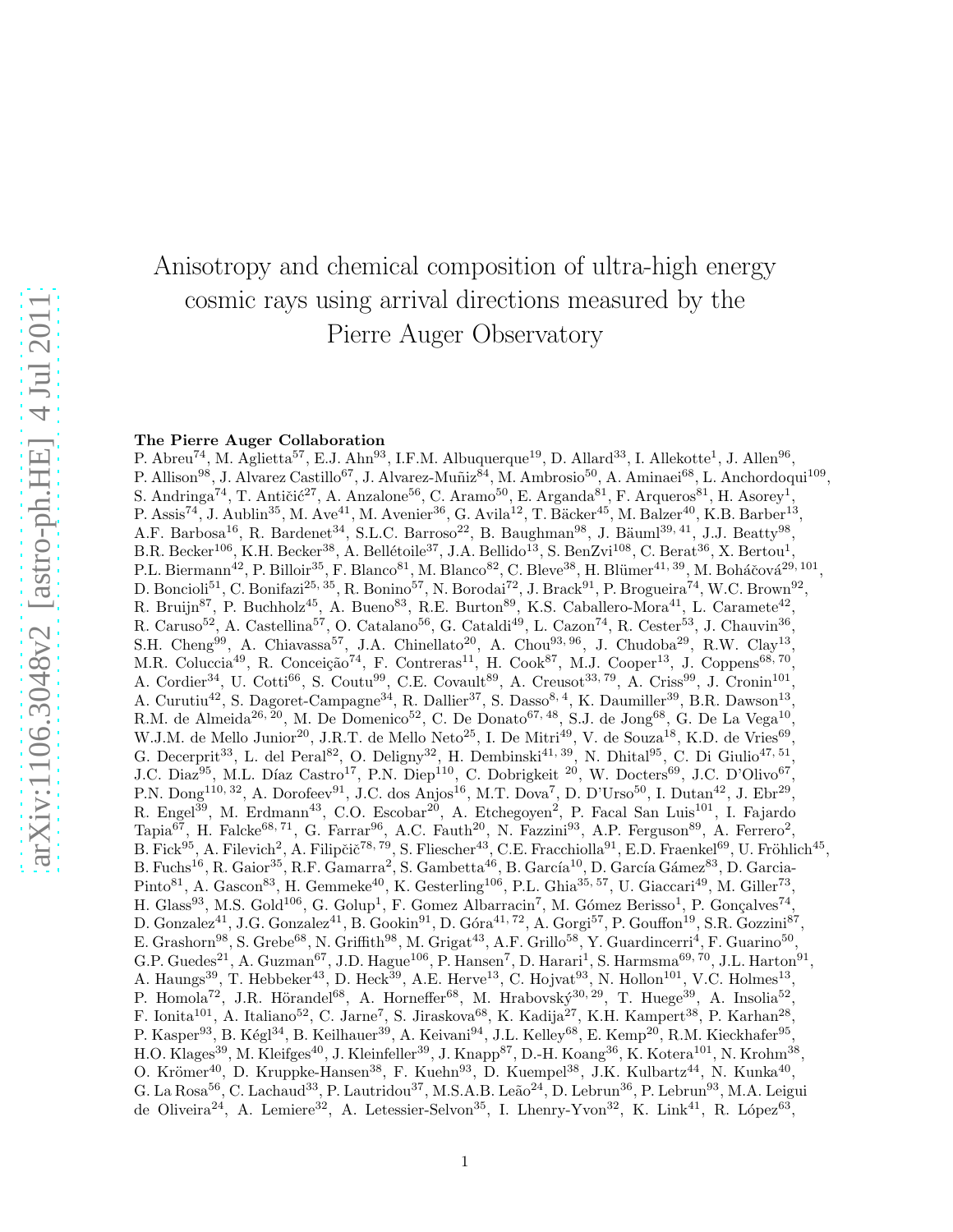A. Lopez Agüera<sup>84</sup>, K. Louedec<sup>34</sup>, J. Lozano Bahilo<sup>83</sup>, A. Lucero<sup>2, 57</sup>, M. Ludwig<sup>41</sup>, H. Lyberis<sup>32</sup>, M.C. Maccarone<sup>56</sup>, C. Macolino<sup>35</sup>, S. Maldera<sup>57</sup>, D. Mandat<sup>29</sup>, P. Mantsch<sup>93</sup>, A.G. Mariazzi<sup>7</sup>, J. Marin<sup>11, 57</sup>, V. Marin<sup>37</sup>, I.C. Maris<sup>35</sup>, H.R. Marquez Falcon<sup>66</sup>, G. Marsella<sup>54</sup>, D. Martello<sup>49</sup>, L. Martin<sup>37</sup>, H. Martinez<sup>64</sup>, O. Martínez Bravo<sup>63</sup>, H.J. Mathes<sup>39</sup>, J. Matthews<sup>94, 100</sup>, J.A.J. Matthews<sup>106</sup>, G. Matthiae<sup>51</sup>, D. Maurizio<sup>53</sup>, P.O. Mazur<sup>93</sup>, G. Medina-Tanco<sup>67</sup>, M. Melissas<sup>41</sup>, D. Melo<sup>2, 53</sup>, E. Menichetti<sup>53</sup>, A. Menshikov<sup>40</sup>, P. Mertsch<sup>85</sup>, C. Meurer<sup>43</sup>, S. Mićanović<sup>27</sup>, M.I. Micheletti<sup>9</sup>, W. Miller<sup>106</sup>, L. Miramonti<sup>48</sup>, S. Mollerach<sup>1</sup>, M. Monasor<sup>101</sup>, D. Monnier Ragaigne<sup>34</sup>, F. Montanet<sup>36</sup>, B. Morales<sup>67</sup>, C. Morello<sup>57</sup>, E. Moreno<sup>63</sup>, J.C. Moreno<sup>7</sup>, C. Morris<sup>98</sup>, M. Mostafá<sup>91</sup>, C.A. Moura<sup>24, 50</sup>, S. Mueller<sup>39</sup>, M.A. Muller<sup>20</sup>, G. Müller<sup>43</sup>, M. Münchmeyer<sup>35</sup>, R. Mussa<sup>53</sup>, G. Navarra<sup>57†</sup>, J.L. Navarro<sup>83</sup>, S. Navas<sup>83</sup>, P. Necesal<sup>29</sup>, L. Nellen<sup>67</sup>, A. Nelles<sup>68</sup>, P.T. Nhung<sup>110</sup>, L. Niemietz<sup>38</sup>, N. Nierstenhoefer<sup>38</sup>, D. Nitz<sup>95</sup>, D. Nosek<sup>28</sup>, L. Nožka<sup>29</sup>, M. Nyklicek<sup>29</sup>, J. Oehlschläger<sup>39</sup>, A. Olinto<sup>101</sup>, P. Oliva<sup>38</sup>, V.M. Olmos-Gilbaja<sup>84</sup>, M. Ortiz<sup>81</sup>, N. Pacheco<sup>82</sup>, D. Pakk Selmi-Dei<sup>20</sup>, M. Palatka<sup>29</sup>, J. Pallotta<sup>3</sup>, N. Palmieri<sup>41</sup>, G. Parente<sup>84</sup>, E. Parizot<sup>33</sup>, A. Parra<sup>84</sup>, R.D. Parsons<sup>87</sup>, S. Pastor<sup>80</sup>, T. Paul<sup>97</sup>, M. Pech<sup>29</sup>, J. Pękala<sup>72</sup>, R. Pelayo<sup>84</sup>, I.M. Pepe<sup>23</sup>, L. Perrone<sup>54</sup>, R. Pesce<sup>46</sup>, E. Petermann<sup>105</sup>, S. Petrera<sup>47</sup>, P. Petrinca<sup>51</sup>, A. Petrolini<sup>46</sup>, Y. Petrov<sup>91</sup>, J. Petrovic<sup>70</sup>, C. Pfendner<sup>108</sup>, N. Phan<sup>106</sup>, R. Piegaia<sup>4</sup>, T. Pierog<sup>39</sup>, P. Pieroni<sup>4</sup>, M. Pimenta<sup>74</sup>, V. Pirronello<sup>52</sup>, M. Platino<sup>2</sup>, V.H. Ponce<sup>1</sup>, M. Pontz<sup>45</sup>, P. Privitera<sup>101</sup>, M. Prouza<sup>29</sup>, E.J. Quel<sup>3</sup>, S. Querchfeld<sup>38</sup>, J. Rautenberg<sup>38</sup>, O. Ravel<sup>37</sup>, D. Ravignani<sup>2</sup>, B. Revenu<sup>37</sup>, J. Ridky<sup>29</sup>, S. Riggi<sup>84, 52</sup>, M. Risse<sup>45</sup>, P. Ristori<sup>3</sup>, H. Rivera<sup>48</sup>, V. Rizi<sup>47</sup>, J. Roberts<sup>96</sup>, C. Robledo<sup>63</sup>, W. Rodrigues de Carvalho<sup>84, 19</sup>, G. Rodriguez<sup>84</sup>, J. Rodriguez Martino<sup>11, 52</sup>, J. Rodriguez Rojo<sup>11</sup>, I. Rodriguez-Cabo<sup>84</sup>, M.D. Rodríguez-Frías<sup>82</sup>, G. Ros<sup>82</sup>, J. Rosado<sup>81</sup>, T. Rossler<sup>30</sup>, M. Roth<sup>39</sup>, B. Rouillé-d'Orfeuil<sup>101</sup>, E. Roulet<sup>1</sup>, A.C. Rovero<sup>8</sup>, C. Rühle<sup>40</sup>, F. Salamida<sup>47, 39</sup>, H. Salazar<sup>63</sup>, G. Salina<sup>51</sup>, F. Sánchez<sup>2</sup>, M. Santander<sup>11</sup>, C.E. Santo<sup>74</sup>, E. Santos<sup>74</sup>, E.M. Santos<sup>25</sup>, F. Sarazin<sup>90</sup>, B. Sarkar<sup>38</sup>, S. Sarkar<sup>85</sup>, R. Sato<sup>11</sup>, N. Scharf<sup>43</sup>, V. Scherini<sup>48</sup>, H. Schieler<sup>39</sup>, P. Schiffer<sup>43</sup>, A. Schmidt<sup>40</sup>, F. Schmidt<sup>101</sup>, T. Schmidt<sup>41</sup>, O. Scholten<sup>69</sup>, H. Schoorlemmer<sup>68</sup>, J. Schovancova<sup>29</sup>, P. Schovánek<sup>29</sup>, F. Schröder<sup>39</sup>, S. Schulte<sup>43</sup>, D. Schuster<sup>90</sup>, S.J. Sciutto<sup>7</sup>, M. Scuderi<sup>52</sup>, A. Segreto<sup>56</sup>, M. Settimo<sup>45</sup>, A. Shadkam<sup>94</sup>, R.C. Shellard<sup>16, 17</sup>, I. Sidelnik<sup>2</sup>, G. Sigl<sup>44</sup>, H.H. Silva  $\text{Lopez}^{67}$ , A. Śmiałkowski $^{73}$ , R. Šmída $^{39, 29}$ , G.R. Snow $^{105}$ , P. Sommers $^{99}$ , J. Sorokin $^{13}$ , H. Spinka $^{88, 93}$ , R. Squartini<sup>11</sup>, J. Stapleton<sup>98</sup>, J. Stasielak<sup>72</sup>, M. Stephan<sup>43</sup>, E. Strazzeri<sup>56</sup>, A. Stutz<sup>36</sup>, F. Suarez<sup>2</sup>, T. Suomijärvi<sup>32</sup>, A.D. Supanitsky<sup>8, 67</sup>, T. Šuša<sup>27</sup>, M.S. Sutherland<sup>94, 98</sup>, J. Swain<sup>97</sup>, Z. Szadkowski<sup>73, 38</sup>, M. Szuba $^{39}$ , A. Tamashiro $^8$ , A. Tapia $^2$ , M. Tartare $^{36}$ , O. Taşcău $^{38}$ , C.G. Tavera Ruiz $^{67}$ , R. Tcaciuc $^{45}$ , D. Tegolo<sup>52, 61</sup>, N.T. Thao<sup>110</sup>, D. Thomas<sup>91</sup>, J. Tiffenberg<sup>4</sup>, C. Timmermans<sup>70, 68</sup>, D.K. Tiwari<sup>66</sup>, W. Tkaczyk<sup>73</sup>, C.J. Todero Peixoto<sup>18, 24</sup>, B. Tomé<sup>74</sup>, A. Tonachini<sup>53</sup>, P. Travnicek<sup>29</sup>, D.B. Tridapalli<sup>19</sup>, G. Tristram<sup>33</sup>, E. Trovato<sup>52</sup>, M. Tueros<sup>84, 4</sup>, R. Ulrich<sup>99, 39</sup>, M. Unger<sup>39</sup>, M. Urban<sup>34</sup>, J.F. Valdés Galicia<sup>67</sup>, I. Valiño<sup>84, 39</sup>, L. Valore<sup>50</sup>, A.M. van den Berg<sup>69</sup>, E. Varela<sup>63</sup>, B. Vargas Cárdenas<sup>67</sup>, J.R. Vázquez<sup>81</sup>, R.A. Vázquez<sup>84</sup>, D. Veberič<sup>79, 78</sup>, V. Verzi<sup>51</sup>, J. Vicha<sup>29</sup>, M. Videla<sup>10</sup>, L. Vil- $\alpha^{66}$ , H. Wahlberg<sup>7</sup>, P. Wahrlich<sup>13</sup>, O. Wainberg<sup>2</sup>, D. Warner<sup>91</sup>, A.A. Watson<sup>87</sup>, M. Weber<sup>40</sup>, K. Weidenhaupt<sup>43</sup>, A. Weindl<sup>39</sup>, S. Westerhoff<sup>108</sup>, B.J. Whelan<sup>13</sup>, G. Wieczorek<sup>73</sup>, L. Wiencke<sup>90</sup>, B. Wilczyńska<sup>72</sup>, H. Wilczyński<sup>72</sup>, M. Will<sup>39</sup>, C. Williams<sup>101</sup>, T. Winchen<sup>43</sup>, L. Winders<sup>109</sup>, M.G. Winnick<sup>13</sup>, M. Wommer<sup>39</sup>, B. Wundheiler<sup>2</sup>, T. Yamamoto<sup>101 a</sup>, T. Yapici<sup>95</sup>, P. Younk<sup>45</sup>, G. Yuan<sup>94</sup>, A. Yushkov<sup>84, 50</sup>, B. Zamorano<sup>83</sup>, E. Zas<sup>84</sup>, D. Zavrtanik<sup>79, 78</sup>, M. Zavrtanik<sup>78, 79</sup>, I. Zaw<sup>96</sup>, A. Zepeda<sup>64</sup>, M. Ziolkowski<sup>45</sup>

<sup>1</sup> Centro Atómico Bariloche and Instituto Balseiro (CNEA- UNCuyo-CONICET), San Carlos de Bariloche, Argentina

<sup>2</sup> Centro Atómico Constituyentes (Comisión Nacional de Energía Atómica/CONICET/UTN-FRBA), Buenos Aires, Argentina

<sup>3</sup> Centro de Investigaciones en Láseres y Aplicaciones, CITEFA and CONICET, Argentina

 $4$  Departamento de Física, FCEyN, Universidad de Buenos Aires y CONICET, Argentina

7 IFLP, Universidad Nacional de La Plata and CONICET, La Plata, Argentina

<sup>8</sup> Instituto de Astronomía y Física del Espacio (CONICET- UBA), Buenos Aires, Argentina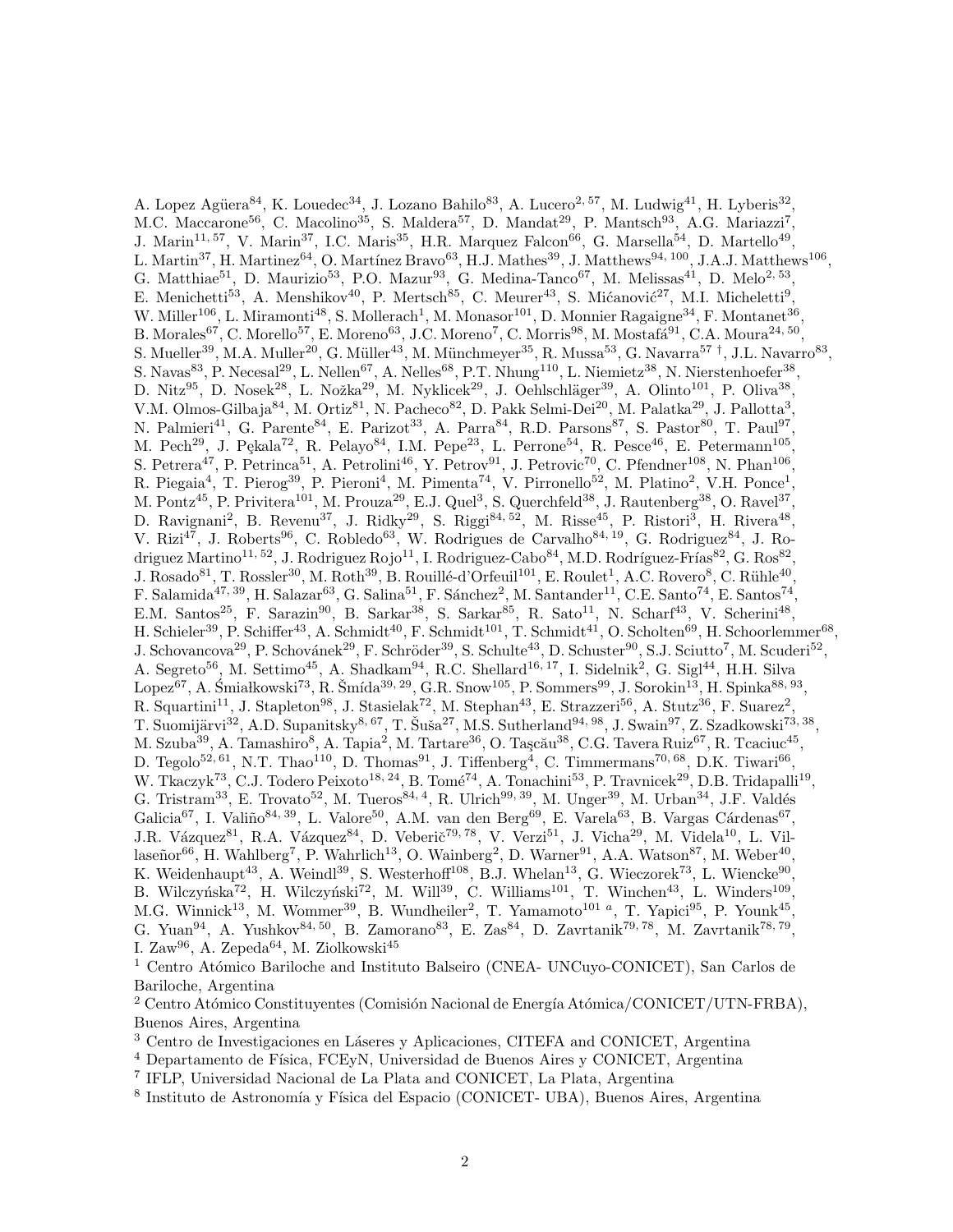<sup>9</sup> Instituto de Física de Rosario (IFIR) - CONICET/U.N.R. and Facultad de Ciencias Bioquímicas y Farmacéuticas U.N.R., Rosario, Argentina

<sup>10</sup> National Technological University, Faculty Mendoza (CONICET/CNEA), Mendoza, Argentina

<sup>11</sup> Pierre Auger Southern Observatory, Malargüe, Argentina

<sup>12</sup> Pierre Auger Southern Observatory and Comisión Nacional de Energía Atómica, Malargüe, Argentina

<sup>13</sup> University of Adelaide, Adelaide, S.A., Australia

<sup>16</sup> Centro Brasileiro de Pesquisas Fisicas, Rio de Janeiro, RJ, Brazil

<sup>17</sup> Pontifícia Universidade Católica, Rio de Janeiro, RJ, Brazil

<sup>18</sup> Universidade de São Paulo, Instituto de Física, São Carlos, SP, Brazil

<sup>19</sup> Universidade de São Paulo, Instituto de Física, São Paulo, SP, Brazil

<sup>20</sup> Universidade Estadual de Campinas, IFGW, Campinas, SP, Brazil

<sup>21</sup> Universidade Estadual de Feira de Santana, Brazil

<sup>22</sup> Universidade Estadual do Sudoeste da Bahia, Vitoria da Conquista, BA, Brazil

<sup>23</sup> Universidade Federal da Bahia, Salvador, BA, Brazil

<sup>24</sup> Universidade Federal do ABC, Santo André, SP, Brazil

<sup>25</sup> Universidade Federal do Rio de Janeiro, Instituto de Física, Rio de Janeiro, RJ, Brazil

<sup>26</sup> Universidade Federal Fluminense, EEIMVR, Volta Redonda, RJ, Brazil

<sup>27</sup> Rudjer Bošković Institute, 10000 Zagreb, Croatia

<sup>28</sup> Charles University, Faculty of Mathematics and Physics, Institute of Particle and Nuclear Physics, Prague, Czech Republic

<sup>29</sup> Institute of Physics of the Academy of Sciences of the Czech Republic, Prague, Czech Republic <sup>30</sup> Palacky University, RCATM, Olomouc, Czech Republic

 $32$  Institut de Physique Nucléaire d'Orsay (IPNO), Université Paris 11, CNRS-IN2P3, Orsay, France

<sup>33</sup> Laboratoire AstroParticule et Cosmologie (APC), Université Paris 7, CNRS-IN2P3, Paris, France

<sup>34</sup> Laboratoire de l'Accélérateur Linéaire (LAL), Université Paris 11, CNRS-IN2P3, Orsay, France

<sup>35</sup> Laboratoire de Physique Nucléaire et de Hautes Energies (LPNHE), Universités Paris 6 et Paris

7, CNRS-IN2P3, Paris, France

 $36$  Laboratoire de Physique Subatomique et de Cosmologie (LPSC), Université Joseph Fourier, INPG, CNRS-IN2P3, Grenoble, France

<sup>37</sup> SUBATECH, CNRS-IN2P3, Nantes, France

 $38$  Bergische Universität Wuppertal, Wuppertal, Germany

<sup>39</sup> Karlsruhe Institute of Technology - Campus North - Institut für Kernphysik, Karlsruhe, Germany

 $40$  Karlsruhe Institute of Technology - Campus North - Institut für Prozessdatenverarbeitung und Elektronik, Karlsruhe, Germany

 $41$  Karlsruhe Institute of Technology - Campus South - Institut für Experimentelle Kernphysik (IEKP), Karlsruhe, Germany

<sup>42</sup> Max-Planck-Institut für Radioastronomie, Bonn, Germany

<sup>43</sup> RWTH Aachen University, III. Physikalisches Institut A, Aachen, Germany

 $44$  Universität Hamburg, Hamburg, Germany

 $45$  Universität Siegen, Siegen, Germany

 $^{46}$  Dipartimento di Fisica dell'Università and INFN, Genova, Italy

 $47$  Università dell'Aquila and INFN, L'Aquila, Italy

<sup>48</sup> Università di Milano and Sezione INFN, Milan, Italy

<sup>49</sup> Dipartimento di Fisica dell'Università del Salento and Sezione INFN, Lecce, Italy

<sup>50</sup> Università di Napoli "Federico II" and Sezione INFN, Napoli, Italy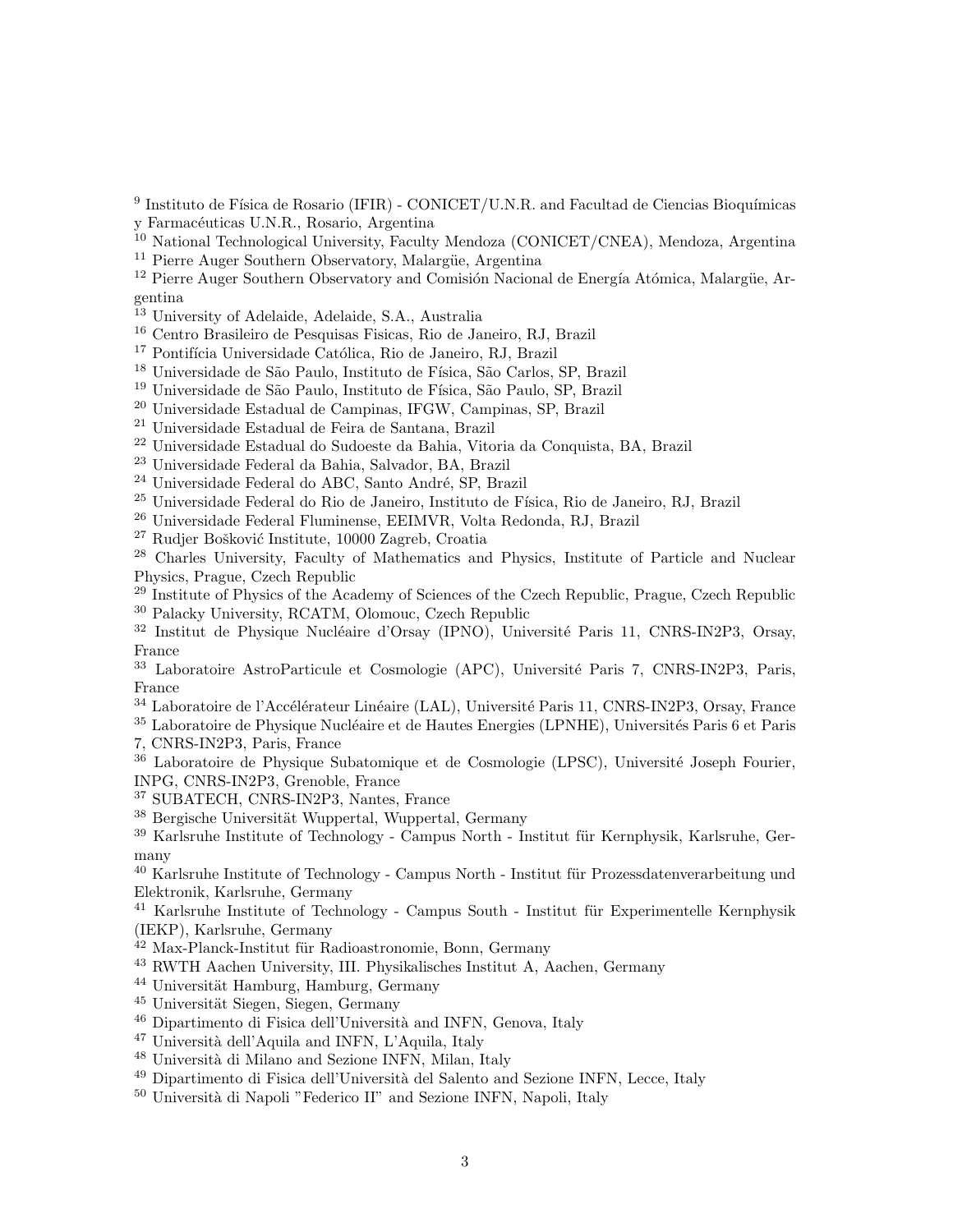<sup>51</sup> Università di Roma II "Tor Vergata" and Sezione INFN, Roma, Italy

- Università di Catania and Sezione INFN, Catania, Italy
- <sup>53</sup> Università di Torino and Sezione INFN, Torino, Italy
- 54 Dipartimento di Ingegneria dell'Innovazione dell'Università del Salento and Sezione INFN. Lecce, Italy
- Istituto di Astrofisica Spaziale e Fisica Cosmica di Palermo (INAF), Palermo, Italy
- <sup>57</sup> Istituto di Fisica dello Spazio Interplanetario (INAF), Università di Torino and Sezione INFN. Torino, Italy
- INFN, Laboratori Nazionali del Gran Sasso, Assergi (L'Aquila), Italy
- Università di Palermo and Sezione INFN, Catania, Italy
- $^{63}$  Benemérita Universidad Autónoma de Puebla, Puebla, Mexico
- <sup>64</sup> Centro de Investigación y de Estudios Avanzados del IPN (CINVESTAV), México, D.F., Mexico
- Universidad Michoacana de San Nicolas de Hidalgo, Morelia, Michoacan, Mexico
- Universidad Nacional Autonoma de Mexico, Mexico, D.F., Mexico
- IMAPP, Radboud University, Nijmegen, Netherlands
- Kernfysisch Versneller Instituut, University of Groningen, Groningen, Netherlands
- NIKHEF, Amsterdam, Netherlands
- ASTRON, Dwingeloo, Netherlands
- Institute of Nuclear Physics PAN, Krakow, Poland
- <sup>73</sup> University of Lódź, Lódź, Poland
- $^{74}$  LIP and Instituto Superior Técnico, Lisboa, Portugal
- J. Stefan Institute, Ljubljana, Slovenia
- Laboratory for Astroparticle Physics, University of Nova Gorica, Slovenia
- <sup>80</sup> Instituto de Física Corpuscular, CSIC-Universitat de València, Valencia, Spain
- Universidad Complutense de Madrid, Madrid, Spain
- <sup>82</sup> Universidad de Alcalá, Alcalá de Henares (Madrid), Spain
- Universidad de Granada & C.A.F.P.E., Granada, Spain
- Universidad de Santiago de Compostela, Spain
- <sup>85</sup> Rudolf Peierls Centre for Theoretical Physics, University of Oxford, Oxford, United Kingdom
- School of Physics and Astronomy, University of Leeds, United Kingdom
- Argonne National Laboratory, Argonne, IL, USA
- Case Western Reserve University, Cleveland, OH, USA
- Colorado School of Mines, Golden, CO, USA
- Colorado State University, Fort Collins, CO, USA
- Colorado State University, Pueblo, CO, USA
- Fermilab, Batavia, IL, USA
- Louisiana State University, Baton Rouge, LA, USA
- Michigan Technological University, Houghton, MI, USA
- New York University, New York, NY, USA
- Northeastern University, Boston, MA, USA
- Ohio State University, Columbus, OH, USA
- Pennsylvania State University, University Park, PA, USA
- Southern University, Baton Rouge, LA, USA
- University of Chicago, Enrico Fermi Institute, Chicago, IL, USA
- University of Nebraska, Lincoln, NE, USA
- University of New Mexico, Albuquerque, NM, USA
- University of Wisconsin, Madison, WI, USA
- University of Wisconsin, Milwaukee, WI, USA
- Institute for Nuclear Science and Technology (INST), Hanoi, Vietnam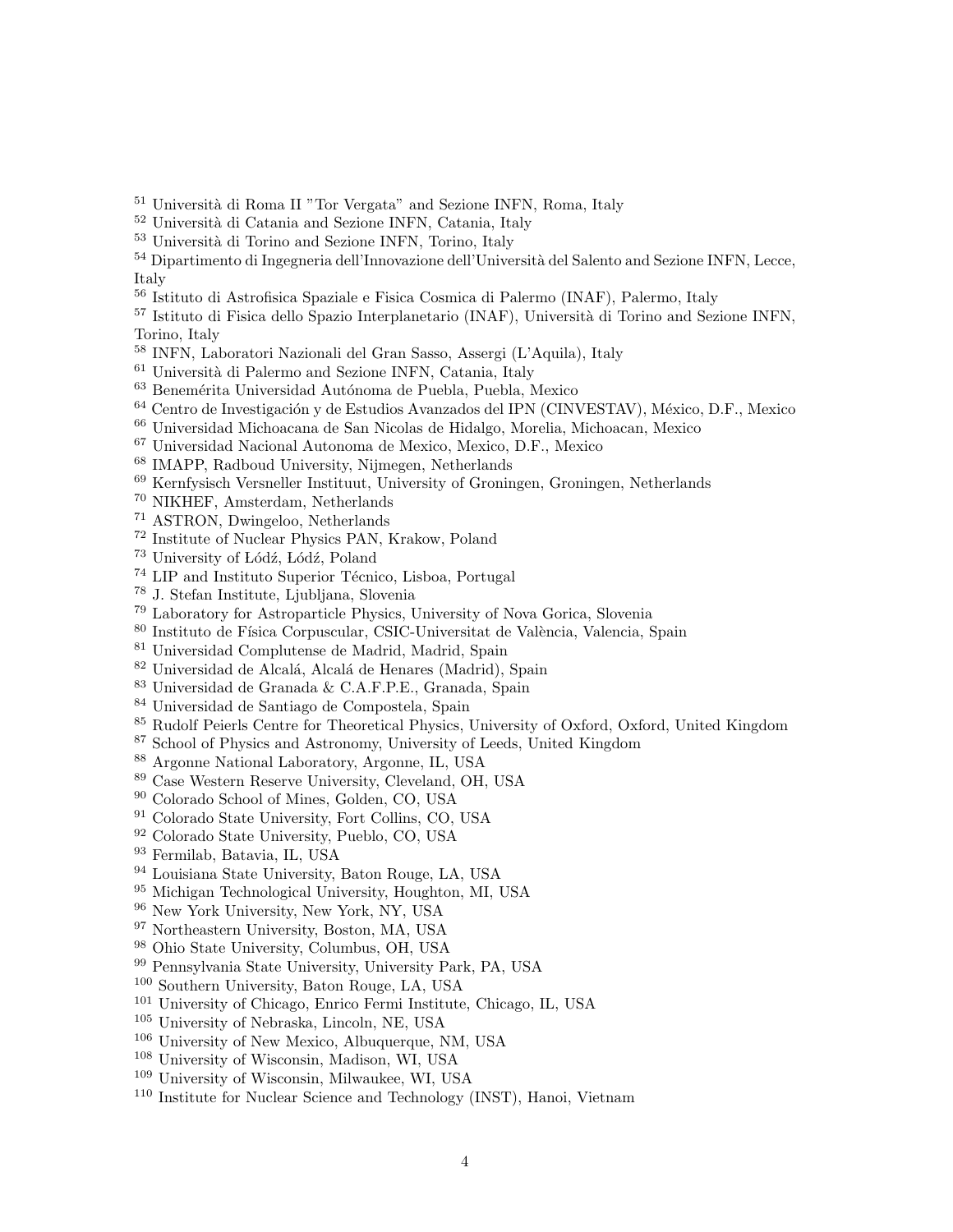(†) Deceased

(a) at Konan University, Kobe, Japan

#### Abstract

The Pierre Auger Collaboration has reported evidence for anisotropy in the distribution of arrival directions of the cosmic rays with energies  $E > E_{th} = 5.5 \times 10^{19}$  eV. These show a correlation with the distribution of nearby extragalactic objects, including an apparent excess around the direction of Centaurus A. If the particles responsible for these excesses at  $E > E_{th}$ are heavy nuclei with charge  $Z$ , the proton component of the sources should lead to excesses in the same regions at energies  $E/Z$ . We here report the lack of anisotropies in these directions at energies above  $E_{th}/Z$  (for illustrative values of  $Z = 6, 13, 26$ ). If the anisotropies above  $E_{th}$  are due to nuclei with charge Z, and under reasonable assumptions about the acceleration process, these observations imply stringent constraints on the allowed proton fraction at the lower energies.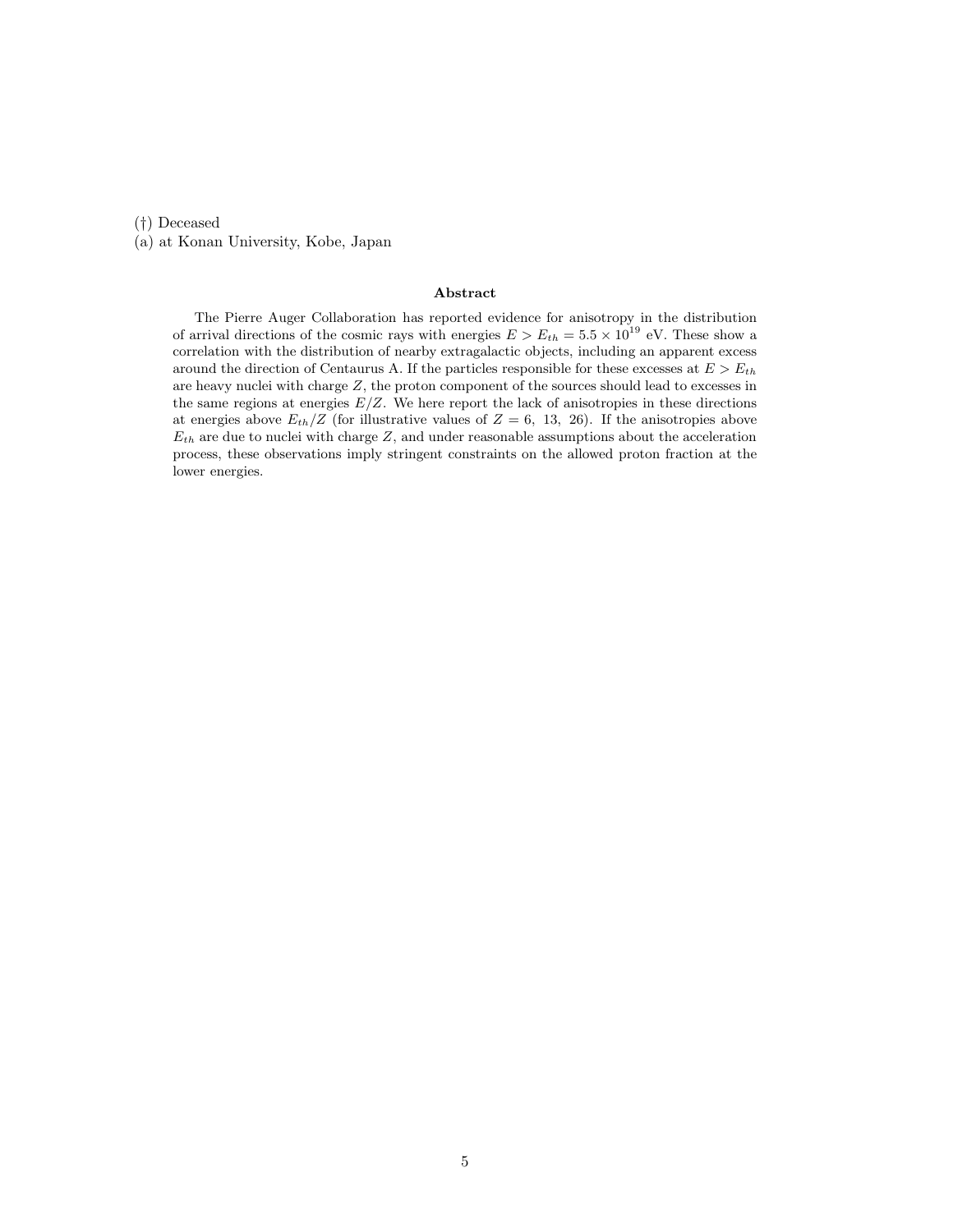## 1 Introduction

Anisotropy and composition, together with the study of the features in the energy spectrum, are the fundamental tools available to decipher the origin and nature of the ultra-high energy cosmic rays (UHECRs). The suppression of the flux observed above 40 EeV [\[1,](#page-15-0) [2\]](#page-15-1) suggests that the energy of the UHECRs is attenuated by interactions with the cosmic microwave background and infrared photons on their journey from their extragalactic sources, either by photopion interactions in the case of protons or by photodisintegration in the case of nuclei [\[3,](#page-15-2) [4\]](#page-15-3). This would imply that at the highest energies cosmic rays can only arrive from nearby sources, within the so-called GZK horizon (which is e.g.  $\sim 200$  Mpc for protons above 60 EeV [\[5,](#page-15-4) [6\]](#page-15-5)). This is supported by the correlation reported by the Pierre Auger Collaboration [\[7,](#page-15-6) [8,](#page-15-7) [9\]](#page-15-8) between the arrival directions of cosmic rays with energies above 55 EeV and the distribution of nearby extragalactic objects. The correlation with nearby active galactic nuclei (AGN) in the Véron-Cetty and Véron (VCV) catalog [\[10\]](#page-15-9) was originally found with data collected up to May 2006, and was most significant for the AGN within 75 Mpc and for angular separations between the AGN and cosmic ray arrival directions smaller than 3.1◦ . A test with subsequent data rejected the null hypothesis of isotropy with 99% confidence [\[7,](#page-15-6) [8\]](#page-15-7). A more recent analysis [\[9\]](#page-15-8) has found that the fraction of events above 55 EeV correlating with these AGN is  $(38^{+7}_{-6})\%$ , smaller than obtained initially but still well above the isotropic expectation of 21%. Note that these AGN may well be acting just as tracers of the actual UHECR sources, and indeed it is interesting that alternative studies with other populations (X-ray AGN from the SWIFT catalog or galaxies from the 2MASS catalog) also indicate some degree of correlation within a few degrees with those objects [\[9\]](#page-15-8) (see also [\[11,](#page-15-10) [12,](#page-16-0) [13,](#page-16-1) [14,](#page-16-2) [15,](#page-16-3) [16\]](#page-16-4)). The final identification of the UHECR sources will require much additional data.

Another interesting cosmic ray excess was found in the direction towards Cen A, at equatorial coordinates  $(\alpha, \delta) = (201.4^{\circ}, -43.0^{\circ})$ . Already in [\[7,](#page-15-6) [8\]](#page-15-7) it was pointed out that two out of the 27 highest energy events observed before August 2007 by the Pierre Auger Observatory arrived within less than 3<sup>°</sup> of Cen A, with several more events lying in the vicinity of its radio lobes. More recently, with data up to the end of 2009 [\[9\]](#page-15-8) and considering the events above 55 EeV, the most significant excess around Cen A was identified for an 18◦ window, in which 13 events were observed while only 3.2 were expected. Whether this excess, if confirmed with further data, is due to Cen A, which is one of the nearest AGN (being at less than 4 Mpc distance), or due to one or several sources farther away, e.g. in the Centaurus cluster lying in a similar direction but at  $~\sim$  45 Mpc, is something that remains to be determined. It should be mentioned that the HiRes air shower experiment has not found indications of an excess correlation with nearby AGN [\[17\]](#page-16-5), although the associated statistics are smaller and there are systematic differences in the energy calibrations between the two experiments. Also, contrary to Auger, the HiRes experiment looks to the northern hemisphere, and in particular this makes it blind to the Cen A region of the sky.

The Pierre Auger Observatory has recently measured the average depth of the maximum of shower development  $X_{max}$  and its fluctuations [\[18\]](#page-16-6). The logarithmic slope of the average shower maximum vs. energy becomes smaller above  $\sim 2 \text{ EeV}$ , indicating a change in the shower properties. Also the fluctuations in  $X_{max}$  become suppressed above this energy. An inference of the chemical composition of the primary cosmic rays can be done via comparison with Monte Carlo simulations of air showers. If these models are taken at face value, they indicate a gradual increase in the average mass as a function of energy<sup>[1](#page-7-0)</sup>. Alternatively, this behavior could be ascribed to changes in the hadronic interactions (cross sections, inelasticities or multiplicities) not considered in the available models. We note that the models make extrapolations to energies well beyond those tested at accelerators. One should also keep in mind that, due to the limited statistics of the

<span id="page-7-0"></span> $1$  We note that the HiRes experiment measures a depth of shower maximum consistent with proton-only Monte Carlo air shower simulations all the way from 1 EeV up to  $\sim 40$  EeV [\[19\]](#page-16-7).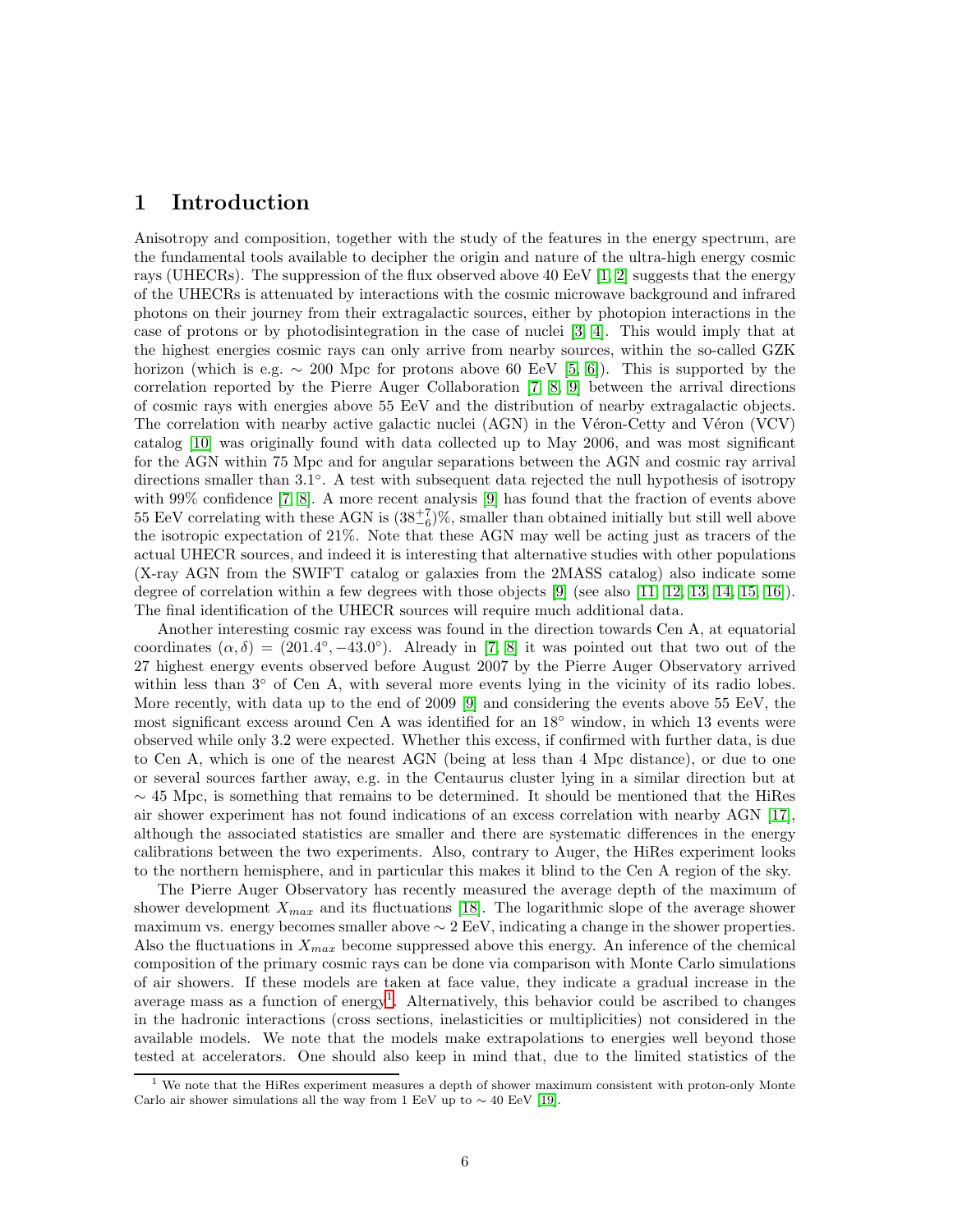events observed with fluorescence telescopes, there is no measurement of the mean  $X_{max}$  and the corresponding fluctuations available for  $E > 55$  EeV. It is clear that performing alternative studies to try to improve our understanding of the UHECR composition is important.

In this work we perform searches for anisotropies in the same directions where excesses were observed above  $E_{th} = 55$  EeV, but using lower energy thresholds (we consider the illustrative values for the threshold  $E_{th}/Z$ , with  $Z = 6, 13, 26$ .

We first focus on the analysis of the region around Cen A, for which the most significant excess was found above 55 EeV for an angular window of 18° radius. We note that the location of the excess, the size of the angular window and the selected energy threshold are a posteriori, therefore new independent data would be required to assess the significance of the excess at high energies. However, we are already able to report the results of our search for anisotropies in the same region for the lower energy thresholds considered.

We also perform a similar search but looking for possible excesses in windows of 3.1◦ around the VCV AGN within 75 Mpc, considering only the data after May 2006 so as to exclude those used to fix these parameters. We note that even above 55 EeV the cosmic ray deflections in the galactic magnetic field are likely larger than a few degrees (especially if cosmic rays happen to be heavy nuclei). However, the VCV correlation does not imply that the objects in this catalog are the sources, nor that the typical deflections are smaller than the optimal correlation angle. Active galaxies in the VCV catalog trace the nearby large scale matter distribution, and that includes all types of candidate astrophysical sources, not only AGN and their subclasses. Deflections of cosmic ray trajectories could be larger, and still manifest an anisotropy through a correlation of a fraction of them within a few degrees of the VCV objects.

We then explore the possibility that the anisotropies at the highest energies might be due to heavy nuclei. Using our observations and following an idea proposed by Lemoine and Waxman [\[20\]](#page-16-8), which exploits the fact that a high energy anisotropy due to nuclei of charge Z should lead to an anisotropy in the same region of the sky at energies Z times smaller due to the protons from the same sources, we are then able to constrain the allowed proton fraction at the source under different assumptions on the value of the nuclear charges responsible for the high energy excess.

# 2 The Observatory and the dataset:

The Pierre Auger Observatory is located near the town of Malargüe, Argentina, at a latitude of 35.25◦ S. It is a hybrid detector, consisting of 24 fluorescence telescopes and a surface array of 1600 water Cherenkov detectors covering  $\sim 3000 \text{ km}^2$  (see [\[21,](#page-16-9) [22\]](#page-16-10) for further details).

The data considered in the present work consists of the cosmic ray events with zenith angles  $\theta$  < 60 $\degree$  detected by the surface array (which has an almost 100% duty cycle and hence collected the largest data set) since 1 January 2004 up to 31 December 2009. The array has been growing in size until the completion of the baseline design in mid 2008. In order to have an accurate estimate of the exposure and hence of the expected background in the different regions of the sky we have removed periods in which the data acquisition was unstable (the resulting livetime being 87% [\[21\]](#page-16-9)) and applied a quality cut that requires that for any event the six detectors surrounding the detector having the largest signal be active at the time the event is recorded. Keeping track of the number of active detector configurations able to trigger such events at any time allows us to take into account the detector growth and dead times in the evaluation of the exposure. The isotropic expectation in an angular window  $\Delta\Omega$  can be obtained as  $N_{iso} = x N_{tot}$ , where x is the fraction of the exposure within the solid angle  $\Delta\Omega$  and  $N_{tot}$  is the total number of events.

The trigger efficency is  $100\%$  for  $E > 3$  EeV, but at lower energies (we consider here events down to  $E = 55 \text{ EeV}/26 \simeq 2.1 \text{ EeV}$  the trigger efficiency becomes smaller than unity and is zenith angle dependent. Hence, to obtain the isotropic expectations for the lower energy threshold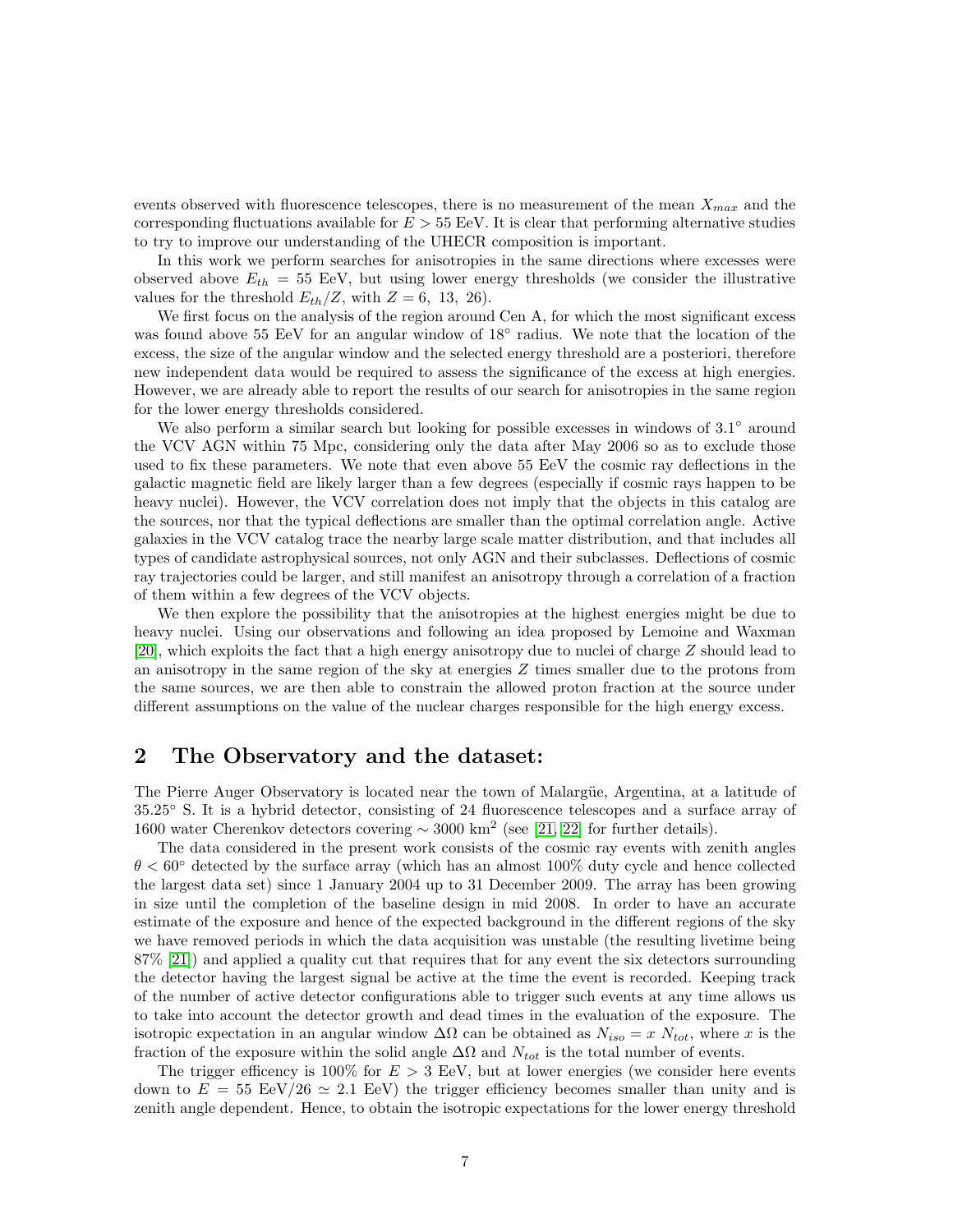considered we use a fit to the zenith angle distribution of the events, rather than the ideal exposure expectation dN  $\propto \sin \theta \cos \theta d\theta$ . We note that the detection efficiency below 3 EeV may also depend on the composition of the cosmic rays, being actually smaller for lighter nuclei. This could slightly affect the predictions for the expected localized proton excesses for the lowest energy threshold considered,  $E > 2.1$  EeV. We estimate that in this case the predictions are affected by no more than  $2\%$  by the possible differences in exposure (using the values in ref. [\[21\]](#page-16-9)), and hence these effects can be safely neglected.

#### 3 Results

#### 3.1 The Centaurus A excess

We first consider the excess observed in the Cen A region for energies above the threshold  $E_{th}$  = 55 EeV. The cumulative number of events as a function of the angular distance from the direction of Cen A is plotted in Fig. [1](#page-9-0) (to make the plot more readable we display the difference with respect to the average isotropic expectations).



<span id="page-9-0"></span>Figure 1: Cumulative number of events with  $E \geq 55$  EeV (subtracting the average isotropic expectations) as a function of angular distance from the direction of Cen A. The bands correspond to the 68%, 95% and 99.7% dispersion expected for an isotropic flux.

In Fig. [2](#page-10-0) we plot the cumulative number of events, subtracting the isotropic expectations, as a function of the angular distance from the direction of Cen A for lower energy thresholds, considering energies above  $E_{th}/Z$  in the cases  $Z = 6$ , 13 and 26. The observed distributions are consistent with the isotropic expectations (shaded regions), showing no significant excesses in any of the angular windows considered.

As reported in [\[9\]](#page-15-8), the most significant excess for a top-hat window around Cen A was obtained for a radius  $\gamma = 18°$  and we will hence focus on this region. For this energy range, the total number of events<sup>[2](#page-9-1)</sup> is  $N_{tot} = 60$ , with  $N_{obs} = 10$  of these being in an 18<sup>°</sup> angular window around Cen A. If we adopt the expression for the ideal exposure of the detector, the fraction of isotropic sky in

<span id="page-9-1"></span><sup>&</sup>lt;sup>2</sup> Different from ref. [\[9\]](#page-15-8), where 13 out of 69 events were reported to correlate within  $18°$  of Cen A, the stricter event selection applied in this work in order to get an accurate estimate of the exposure at low energies yields 10 correlations out of 60 events, well within the statistical uncertainties of the previous result.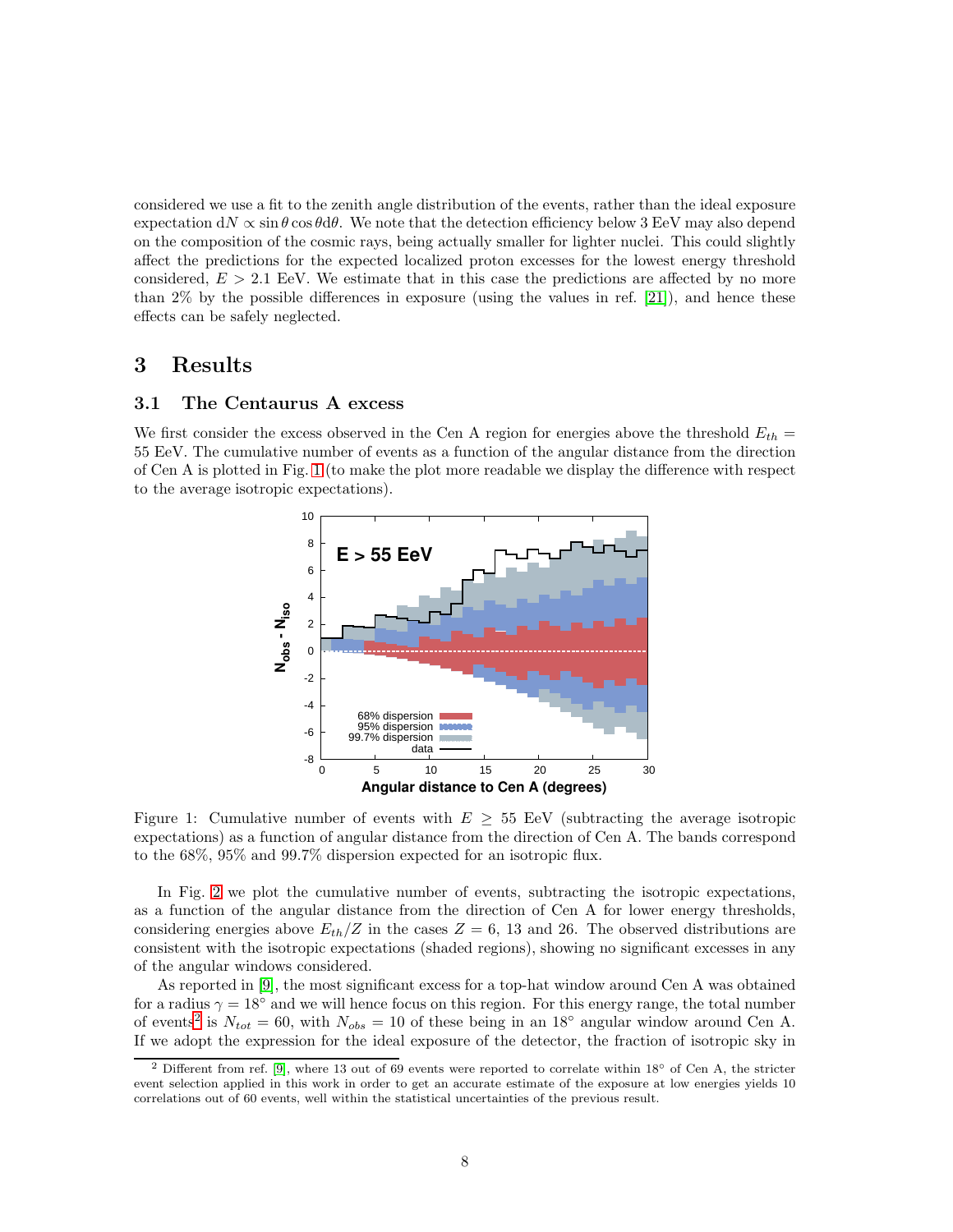

this 18<sup>°</sup> region is  $x \simeq 0.0466$ . Normalizing to the counts outside the source region, the expected background in this region is  $N_{bkg} = (N_{tot} - N_{obs})x/(1 - x) = 2.44$  counts.

<span id="page-10-0"></span>Figure 2: Similar to Fig. [1,](#page-9-0) events with  $E \geq 55 \text{ EeV}/Z$  for  $Z = 6 \text{ (top)}$ , 13 (bottom left) and 26 (bottom right).

In table [1](#page-10-1) we report the observed number of events with  $E > 55 \text{ EeV/Z}$  (total and in an angular window of 18° around Cen A), as well as the expected isotropic background. No significant excess is found for any of the lower energy thresholds considered.

| Z  | EeV<br>$E_{min}$ | $N_{tot}$ | $N_{obs}$ | $N_{bkg}$     |
|----|------------------|-----------|-----------|---------------|
| n  |                  | 4455      | 219       | $207 \pm 14$  |
| 13 | 19               | 16640     | 797       | $774\pm28$    |
| 26 |                  | 63600     | 2887      | $2920 \pm 54$ |

<span id="page-10-1"></span>Table 1: Total number of events,  $N_{tot}$ , and those observed in an angular window of 18<sup>°</sup> around Cen A,  $N_{obs}$ , as well as the expected background  $N_{bkg}$ . Results are given for different energy thresholds, corresponding to  $E_{min} = E_{th}/Z$  for the indicated values of Z and  $E_{th} = 55$  EeV.

#### 3.2 The VCV AGN

We now search for possible overdensities of cosmic rays with arrival directions within 3.1° of objects with redshift  $z \leq 0.018$  ( $\sim$  75 Mpc) in the VCV catalog. We use for this study only data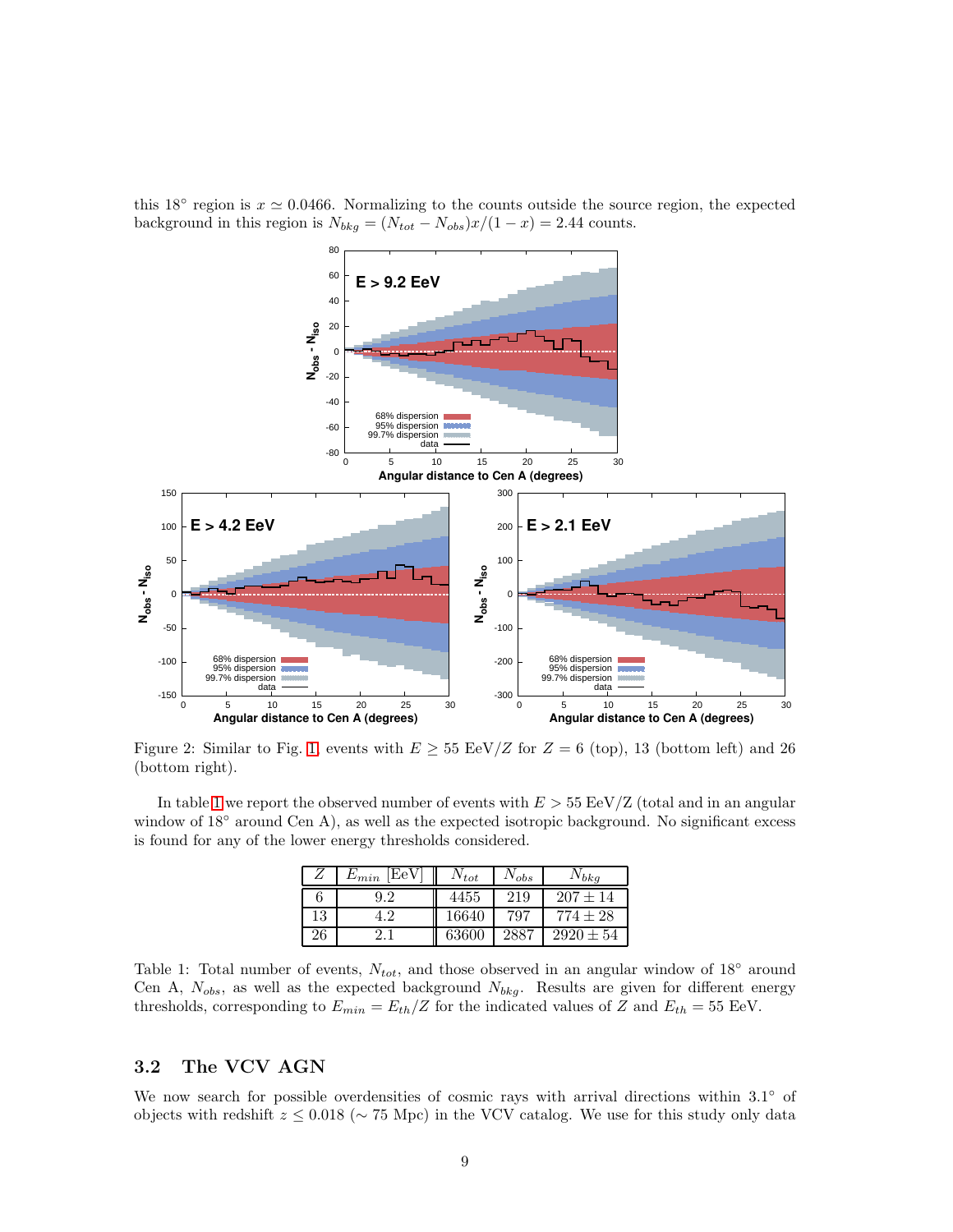collected after May 2006, subsequent to data used to specify the parameters that optimized the VCV correlation in that period.

In this case, one has that for  $E > E_{th} = 55$  EeV there are  $N_{tot} = 49$  events, of which  $N_{obs} = 20$ are within 3.1° of the nearby AGN. On the other hand, the probability that isotropic cosmic rays correlate by chance with those objects is  $x \approx 0.212$  and hence  $N_{bkg} = (N_{tot} - N_{obs})x/(1-x) = 7.88$ .

In table [2](#page-11-0) we show the observed number of events with  $E > 55$  EeV/Z (total and those within 3.1° of an object with  $z \leq 0.018$  in the VCV catalog), as well as the expected background. It is apparent that no significant excess is found for any of the lower energy thresholds considered.

| Z  | EeV<br>$\mathcal{L}_{min}$ | $\Delta v_{tot}$ | $^{10}$ obs | $N_{bkg}$     |
|----|----------------------------|------------------|-------------|---------------|
|    | $\rm 9.2$                  | 3626             | 763         | $770\pm28$    |
| 13 | ി                          | 13482            | 2852        | $2860 \pm 54$ |
| 26 |                            | 51641            | 10881       | $10966\pm105$ |

<span id="page-11-0"></span>Table 2: Total number of events,  $N_{tot}$ , and those observed within 3.1° from objects with  $z \leq 0.018$ in the VCV catalog,  $N_{obs}$ , as well as the expected isotropic background  $N_{bkg}$ . Results are given for different energy thresholds, corresponding to  $E_{min} = E_{th}/Z$  for the indicated values of Z and  $E_{th} = 55$  EeV.

## 4 Constraints on the source composition

As a by-product of the observations described above, and under reasonable assumptions on the cosmic ray acceleration and propagation, it is possible to set some constraints on the composition of the cosmic rays responsible for localized overdensities observed above  $E_{th}$ . In order to do this, we elaborate on an idea proposed by Lemoine and Waxman [\[20\]](#page-16-8), who related the high energy excess, under the assumption that it is due to heavy nuclei of charge  $Z$ , with the expected excess at energies above  $E_{th}/Z$  due to the protons from the same sources. Note that, in the absence of energy losses and scattering effects, protons with energies  $E/Z$  would follow the same trajectories as nuclei of charge Z and energy E coming from the same source, and hence they should arrive within the same angular windows. Moreover, even if at lower energies the isotropic background can be enhanced by the contribution from sources beyond the GZK horizon, the gain in statistics obtained can make the search sensitive to relatively small low energy anisotropies.

The main underlying hypothesis is that the cosmic ray acceleration depends just on the particle rigidities, i.e. on  $E/Z$ . It is therefore natural to assume that at the sources the spectra of the different charge components scale as

<span id="page-11-1"></span>
$$
\frac{\mathrm{d}n_Z}{\mathrm{d}E} = k_Z \Phi(E/Z),\tag{1}
$$

with  $k_Z$  being constant factors. The function  $\Phi$  may display a high energy cutoff resulting from the maximum rigidities attainable by the acceleration process. If, in this scenario, the maximum proton energies were below  $E_{th}$ , the higher energy cosmic rays from the source could be dominated by a heavy component.

If  $N(> E)$  is the number of events with energies above the threshold E which come within a certain solid angle around a source and if the acceleration process at the source depends only on rigidity, then the number of nuclei of charge Z above  $E_{th}$  and those of protons above  $E_{th}/Z$  are related by

<span id="page-11-2"></span>
$$
N_p(>E_{th}/Z) = \frac{k_p}{Zk_Z} N_Z(>E_{th}).
$$
\n(2)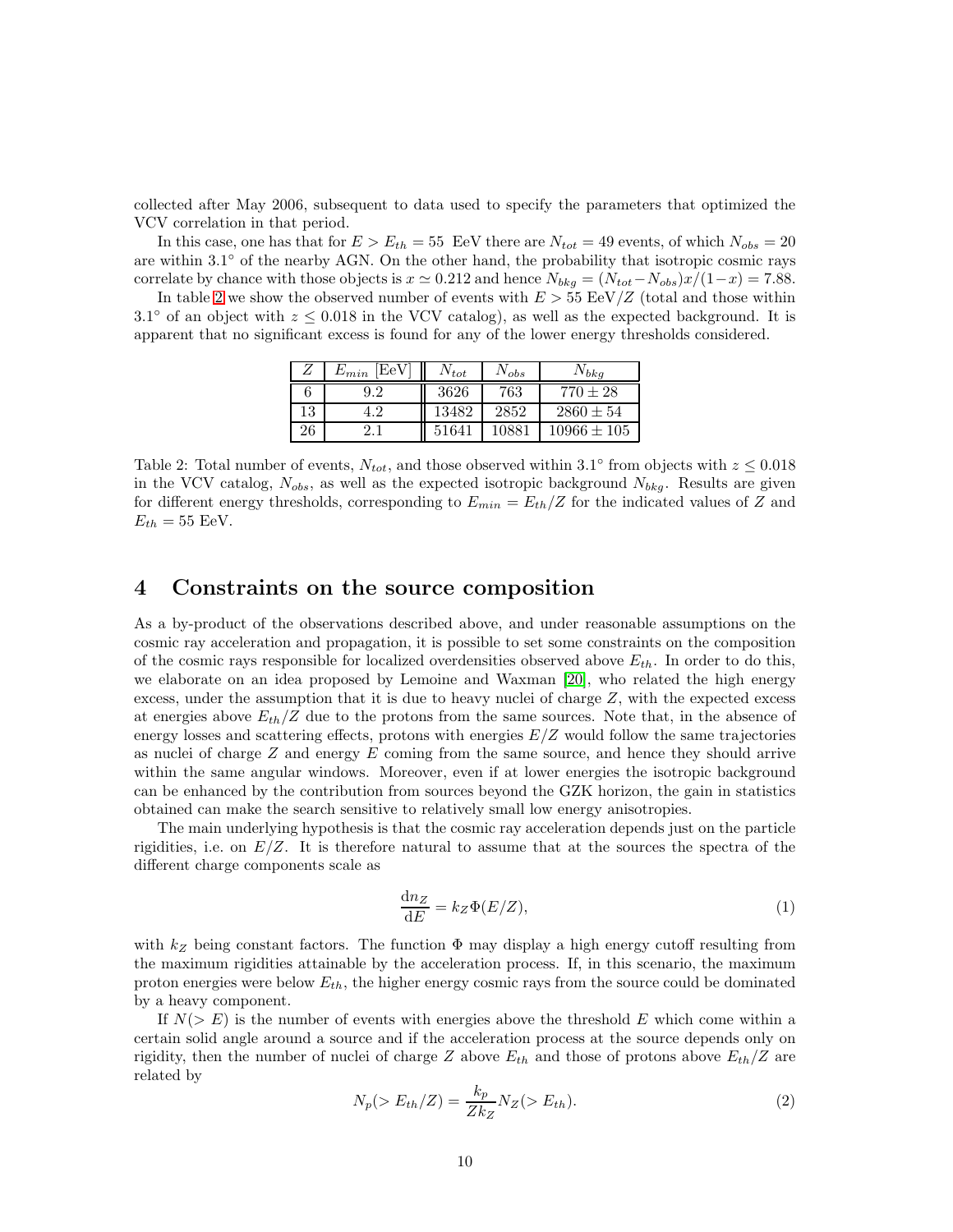This relation does not take energy losses into account (included as a parameter  $\alpha$  in ref. [\[20\]](#page-16-8)). Ignoring them leads to more conservative bounds on the ratio  $k_p/k_Z$ , because energy losses are larger for nuclei of charge Z and energy E than for protons of energy  $E/Z$ . Moreover, the nucleons emitted in the photodisintegration processes can also add to the expected proton anisotropies at low energies.

The number of events produced by the source(s) responsible for the localized excess observed can be estimated as  $N = N_{obs} - N_{bkg}$  in terms of the number of events observed in the window considered and the expected background, which are displayed in the tables. Taking into account the Poisson fluctuations in the low and high energy signals, as well as in the background estimates, we obtain 95% CL upperbounds on the quantity  $R_Z \equiv N(> E_{th}/Z)/N(> E_{th})$  using the profile likelihood method (see e.g. [\[23\]](#page-16-11)). In the case of Cen A these bounds are  $R_Z < 12.9, 17.3$  and 9.1 for  $Z = 26$ , 13 and 6 respectively, while for the case of VCV the bounds are  $R_Z < 14.7$ , 12.4 and 6.0. We note that considering a 99% confidence level, the bounds become  $R_Z < 23.8$ , 31.1 and 16.3 for Cen A, and  $R_Z < 28.9$ , 23.7 and 11.4 for VCV (for  $Z = 26$ , 13 and 6 respectively), being then typically a factor of two weaker.

If the excess at high energies is indeed dominated by the heavier nuclear component of charge Z, i.e.  $N(> E_{th}) \simeq N_Z(> E_{th})$ , we obtain that  $R_Z > N_p(> E_{th}/Z)/N_Z(> E_{th})+1 = k_p/(Zk_Z)+1$ (where we used that  $N_Z(> E_{th}/Z)/N_Z(> E_{th}) > 1$ ). In this way, conservative bounds  $k_p/k_Z <$  $Z(R_Z - 1)$  can be obtained.

One may translate these limits on the relative spectrum normalizations into bounds on the actual low energy abundance ratios between the proton and heavy elements at the source. In particular, in the case that one assumes that below a certain rigidity the spectrum has a power law behavior, i.e.  $\Phi \propto (E/Z)^{-s}$  for  $E/Z < E_1$ , as expected in scenarios of diffusive shock acceleration, at energies below  $E_1$  all the relative abundances of the different elements present will be independent of the energy. In this case, one can relate the low energy relative fractions  $f_i$  of the different elements at the source with the normalization factors  $k_i$  in eq. [\(1\)](#page-11-1). Comparing the differential spectra for protons and for the charge  $Z$  at energies below  $E_1$  one gets

$$
\frac{k_p}{k_Z} = \frac{f_p}{f_Z} Z^s. \tag{3}
$$

Note that we are not making any assumption about the spectral shape above the threshold energies. Also, for energies above  $E_1$  the values of  $f_p/f_Z$  will depend on the spectral shape details.

The resulting bounds for the low energy relative abundances are displayed in Figs. [3](#page-13-0) and [4](#page-14-0) as a function of the low energy spectral index, for values  $1.5 < s < 2.5$ . The regions above the respective lines are excluded at 95% CL.

In the case in which energy losses can be neglected, such as if the source of the excess events is the nearby Cen A galaxy, it is appropriate to consider energy bins and relate, through an expression analogous to that in eq. [\(2\)](#page-11-2), the events in the bin  $[E_{th}, 2E_{th}]$  to those at Z times lower energies (where we adopted for definiteness a bin width corresponding to a factor two in energy)<sup>[3](#page-12-0)</sup>. The ratio between the events observed and those expected for the 18<sup>°</sup> window around Cen A are  $N_{obs}/N_{bkg} = 152/153.5, 543/533.4$  and 2090/2147.9 for  $Z = 6, 13$  and 26 respectively. This leads to bounds on the proton fractions similar to those in Fig. [3](#page-13-0) but about a factor two stronger.

An important point is that the statistical significance of the constraints in Fig. [3](#page-13-0) is a posteriori, since the identification of the region around Cen A, its angular size and the energy threshold were tuned to maximize this excess. Therefore it would be necessary to look to this same region using the same energy threshold with an independent dataset of comparable size so as to obtain an

<span id="page-12-0"></span><sup>3</sup> If energy losses were relevant, the observed energies of the high energy events might correspond to a wider span of energies at the source, and the corresponding low energy protons may then span a range of energies wider than  $[E_{th}/Z, 2E_{th}/Z]$ , making this analysis no longer valid, while that based on the integral energy bins above a threshold would still provide conservative bounds.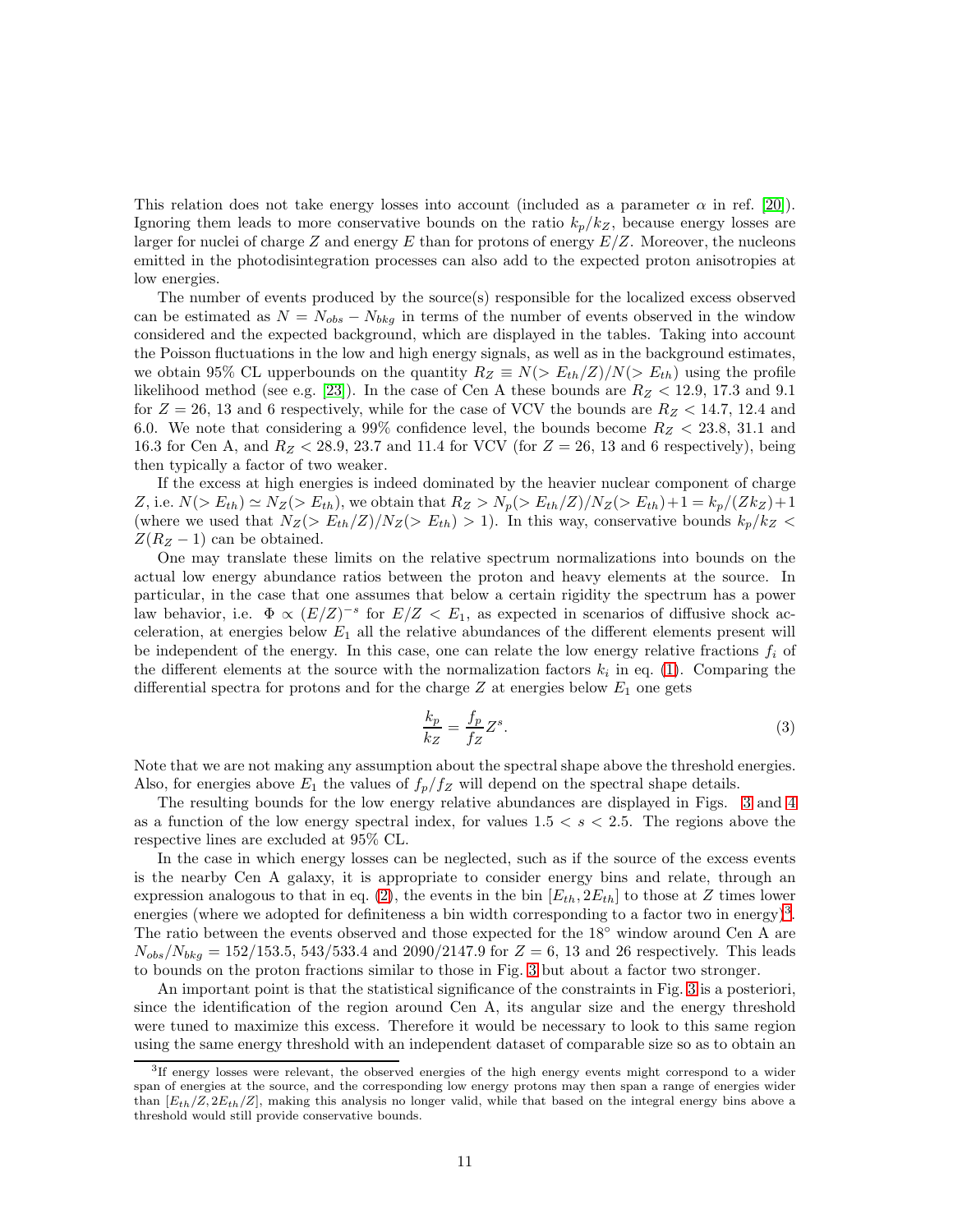

<span id="page-13-0"></span>Figure 3: Upper bounds at 95%CL on the allowed proton to heavy fractions in the source as a function of the assumed low energy spectral index s. The different lines are for charges  $Z = 6, 13$ and 26, as indicated.

unbiased estimate of the strength of the source (or sources) producing the excess. We note however that varying the energy threshold to 50 or 60 EeV leads to qualitatively similar results. Also the angular size adopted for the window is not very crucial. For instance, if we consider a  $10°$  window instead of the 18◦ one, the main effect on the bounds comes from the modification of the expected background in the low energy bin. This would relax the bounds on  $f_p/f_{Fe}$  by a factor of about two in this case. It is interesting to point out that the sensitivity of the a posteriori bounds from Cen A turns out to be comparable to that achieved with the analysis of the VCV correlations.

## 5 Discussion and conclusions

We have searched for overdensities at energies  $E_{th}/Z$  in the regions where anisotropies were reported previously above  $E_{th} = 55$  EeV, i.e. both in the direction towards Cen A and in 3.1<sup>°</sup> windows around nearby AGN from the VCV catalog. Considering representative values of  $Z = 6$ , 13 and 26, where Z is the assumed charge of the cosmic rays responsible for the high energy anisotropies, we have found no indications of overdensities in any of the lower energy bins. In scenarios where the acceleration process is only dependent on rigidity, the absence of significant anisotropies at energies  $E > E_{th}/Z$  implies that an upper bound can be set on the low-energy relative proton abundance at the sources. This bound is given by  $f_p/f_Z \leq (0.5 \text{ to } 2)Z^{2-s}$  at the 95% CL level, depending on the adopted value of Z (see lines in Figs. [3](#page-13-0) and [4\)](#page-14-0). Note that the constraints become weaker if the source spectrum is very hard ( $s \approx 1.5$ ). Given the comparable bounds obtained for different values of  $Z$ , similar limits will result in the case in which the high energy anisotropy is dominated by nuclei belonging to a given mass group with similar values of Z.

On the other hand, estimates of the expected low energy relative abundances point towards values above these bounds. For instance, the ATIC-2 experiment [\[24\]](#page-16-12) has measured that at 100 TeV (the highest energies for which detailed composition measurements are available) one has  $f_p \simeq$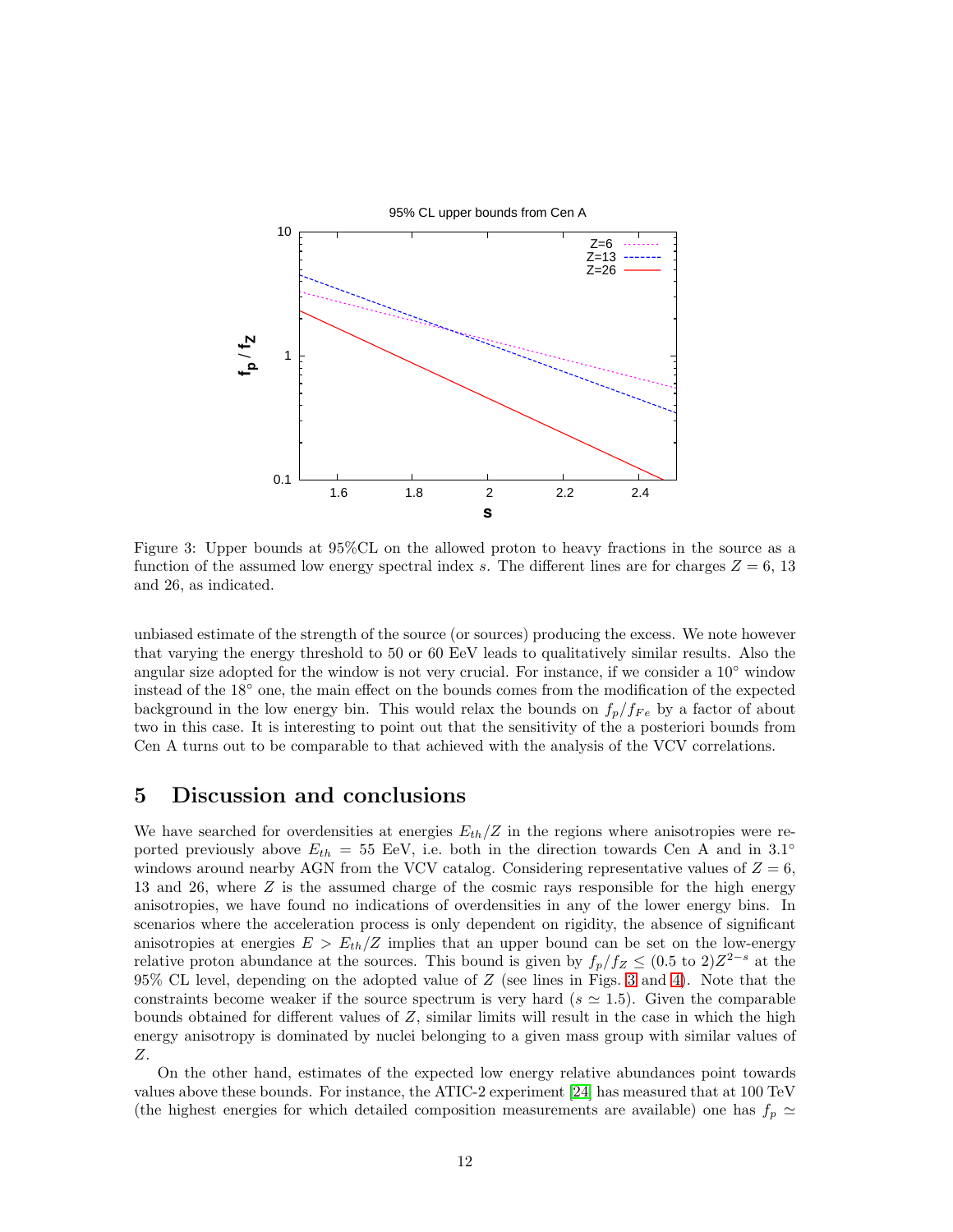

<span id="page-14-0"></span>Figure 4: Upper bounds at 95% CL on the allowed proton to heavy fractions in the source as a function of the assumed low energy spectral index s implied by the absence of an excess of arrival directions of cosmic rays with energies above 55 EeV/Z within 3.1° of objects with  $z \leq 0.018$  in the VCV catalog. The different lines are for charges  $Z = 6, 13$  and 26, as indicated.

 $f_{He} \simeq 2f_{CNO} \simeq 2f_{Ne-Si} \simeq 2f_{Z>17} \simeq 4f_{Fe}$ . Moreover, for these low energies (for which cosmic rays are believed to be of galactic origin) one would expect that the measured relative fraction of protons versus heavy nuclei for a given particle energy is actually smaller than the original fraction at the sources, due to the longer confinement time in the Galaxy of the heavier species. For instance, the measured p to Fe fraction would be  $26^{1/3} \approx 3$  times smaller than the value at the source if the turbulent component of the galactic magnetic field has a Kolmogorov spectrum, so that the diffusion coefficient scales as  $D \propto (E/Z)^{1/3}$ . One has to keep in mind that these estimates based on lower energy galactic cosmic ray sources do not necessarily apply to the extragalactic sources which are most likely responsible for the highest energy events, but one may consider that they provide a useful indication of the plausible expected values.

Hence, we conclude that a heavy composition for the excesses observed at high energies appears to be in conflict with rigidity-dependent acceleration scenarios having at low energies a proton component more abundant than heavier species, as quantified in Fig. [4.](#page-14-0) How these conclusions are modified in the presence of strong structured magnetic fields and taking into account the relevant energy losses remains to be seen. We note that the present analysis based on the lack of anisotropies at lower energies provides information on the cosmic ray composition which is independent of  $X_{max}$ measurements, but depends instead on assumptions related to source properties.

# Acknowledgments

The successful installation and commissioning of the Pierre Auger Observatory would not have been possible without the strong commitment and effort from the technical and administrative staff in Malargüe.

We are very grateful to the following agencies and organizations for financial support: Comisión Nacional de Energía Atómica, Fundación Antorchas, Gobierno De La Provincia de Mendoza, Mu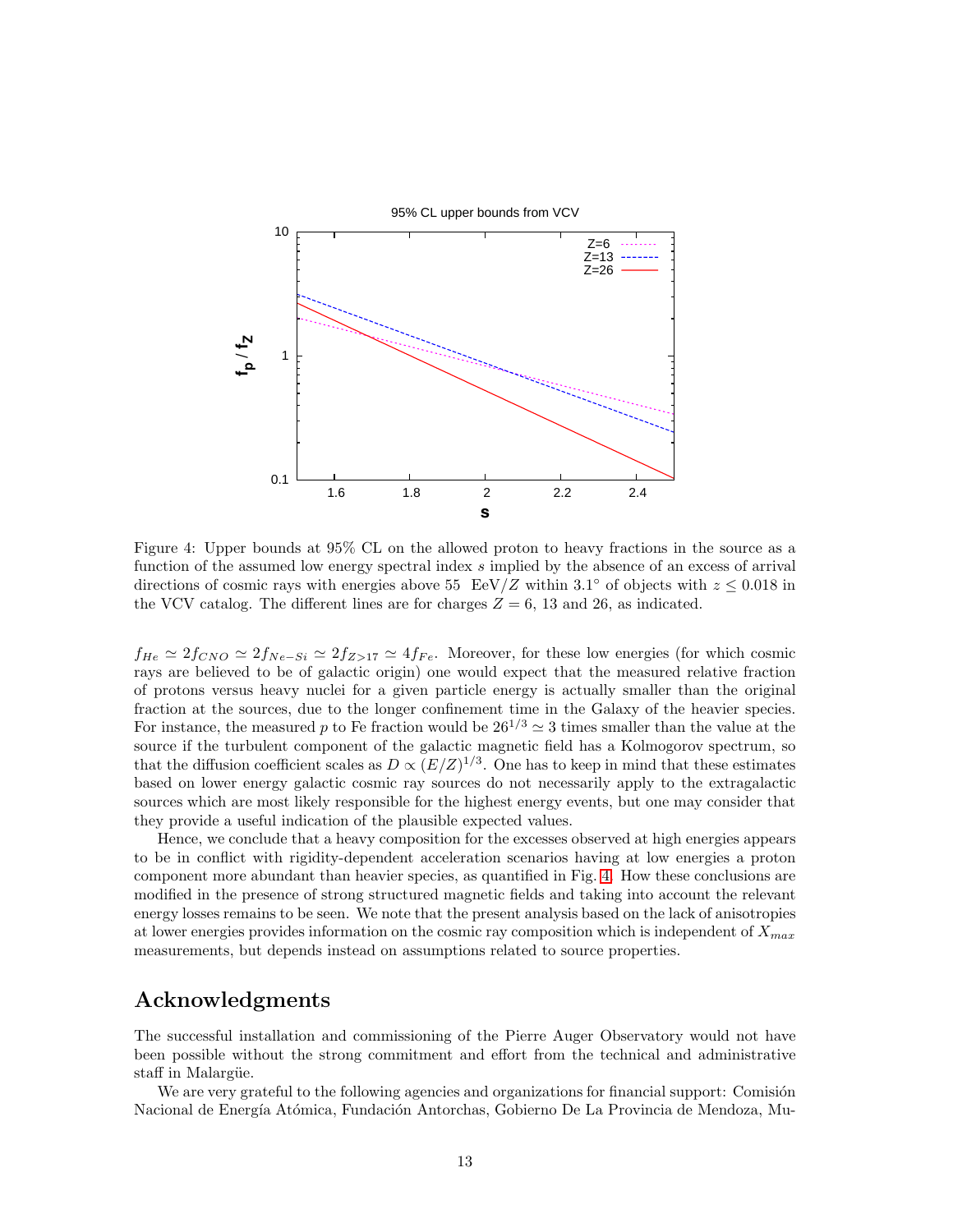nicipalidad de Malargüe, NDM Holdings and Valle Las Leñas, in gratitude for their continuing cooperation over land access, Argentina; the Australian Research Council; Conselho Nacional de Desenvolvimento Científico e Tecnológico (CNPq), Financiadora de Estudos e Projetos (FINEP), Fundação de Amparo à Pesquisa do Estado de Rio de Janeiro (FAPERJ), Fundação de Amparo à Pesquisa do Estado de São Paulo (FAPESP), Ministério de Ciência e Tecnologia (MCT), Brazil; AVCR, AV0Z10100502 and AV0Z10100522, GAAV KJB300100801 and KJB100100904, MSMT-CR LA08016, LC527, 1M06002, and MSM0021620859, Czech Republic; Centre de Calcul IN2P3/CNRS, Centre National de la Recherche Scientifique (CNRS), Conseil Régional Ilede-France, Département Physique Nucléaire et Corpusculaire (PNC-IN2P3/CNRS), Département Sciences de l'Univers (SDU-INSU/CNRS), France; Bundesministerium für Bildung und Forschung (BMBF), Deutsche Forschungsgemeinschaft (DFG), Finanzministerium Baden-W¨urttemberg, Helmholtz-Gemeinschaft Deutscher Forschungszentren (HGF), Ministerium für Wissenschaft und Forschung, Nordrhein-Westfalen, Ministerium für Wissenschaft, Forschung und Kunst, Baden-Württemberg, Germany; Istituto Nazionale di Fisica Nucleare (INFN), Istituto Nazionale di Astrofisica (INAF), Ministero dell'Istruzione, dell'Università e della Ricerca (MIUR), Gran Sasso Center for Astroparticle Physics (CFA), Italy; Consejo Nacional de Ciencia y Tecnología (CONACYT), Mexico; Ministerie van Onderwijs, Cultuur en Wetenschap, Nederlandse Organisatie voor Wetenschappelijk Onderzoek (NWO), Stichting voor Fundamenteel Onderzoek der Materie (FOM), Netherlands; Ministry of Science and Higher Education, Grant Nos. 1 P03 D 014 30 and N N202 207238, Poland; Fundação para a Ciência e a Tecnologia, Portugal; Ministry for Higher Education, Science, and Technology, Slovenian Research Agency, Slovenia; Comunidad de Madrid, Consejería de Educación de la Comunidad de Castilla La Mancha, FEDER funds, Ministerio de Ciencia e Innovación and Consolider-Ingenio 2010 (CPAN), Generalitat Valenciana, Junta de Andalucía, Xunta de Galicia, Spain; Science and Technology Facilities Council, United Kingdom; Department of Energy, Contract Nos. DE-AC02-07CH11359, DE-FR02-04ER41300, National Science Foundation, Grant No. 0969400, The Grainger Foundation USA; NAFOSTED, Vietnam; ALFA-EC / HELEN, European Union 6th Framework Program, Grant No. MEIF-CT-2005-025057, European Union 7th Framework Program, Grant No. PIEF-GA-2008-220240, and UNESCO.

# <span id="page-15-0"></span>References

- <span id="page-15-1"></span>[1] J. Abraham et al., The Pierre Auger Collaboration, Phys. Lett. B 685 (2010) 239.
- <span id="page-15-2"></span>[2] R. U. Abbasi et al., The HiRes Collaboration, Phys. Rev. Lett. 100 (2008) 101101.
- <span id="page-15-3"></span>[3] K. Greisen, Phys. Rev. Lett. 16 (1966) 748.
- <span id="page-15-4"></span>[4] G. T. Zatsepin, V. A. Kuz'min, Sov. Phys. JETP Lett. 4 (1966) 78.
- <span id="page-15-5"></span>[5] D. Harari, S. Mollerach, E. Roulet, JCAP 11 (2006) 012.
- <span id="page-15-6"></span>[6] A. V. Olinto, D. Allard, E. Armengaud, A. Kravtsov, Proc.  $30^{th}$  ICRC Vol. 4 (2008) 527.
- <span id="page-15-7"></span>[7] J. Abraham et al., The Pierre Auger Collaboration, Science 318 (2007) 938.
- <span id="page-15-8"></span>[8] J. Abraham et al., The Pierre Auger Collaboration, Astropart. Phys. 29 (2008) 188.
- <span id="page-15-9"></span>[9] P. Abreu et al., The Pierre Auger Collaboration, Astropart. Phys. 34 (2010) 314.
- <span id="page-15-10"></span>[10] M.-P. Véron-Cetty, P. Véron, Astron. & Astrophys. 455 (2006) 773.
- [11] T. Kashti, E. Waxman, JCAP 05 (2008) 006.